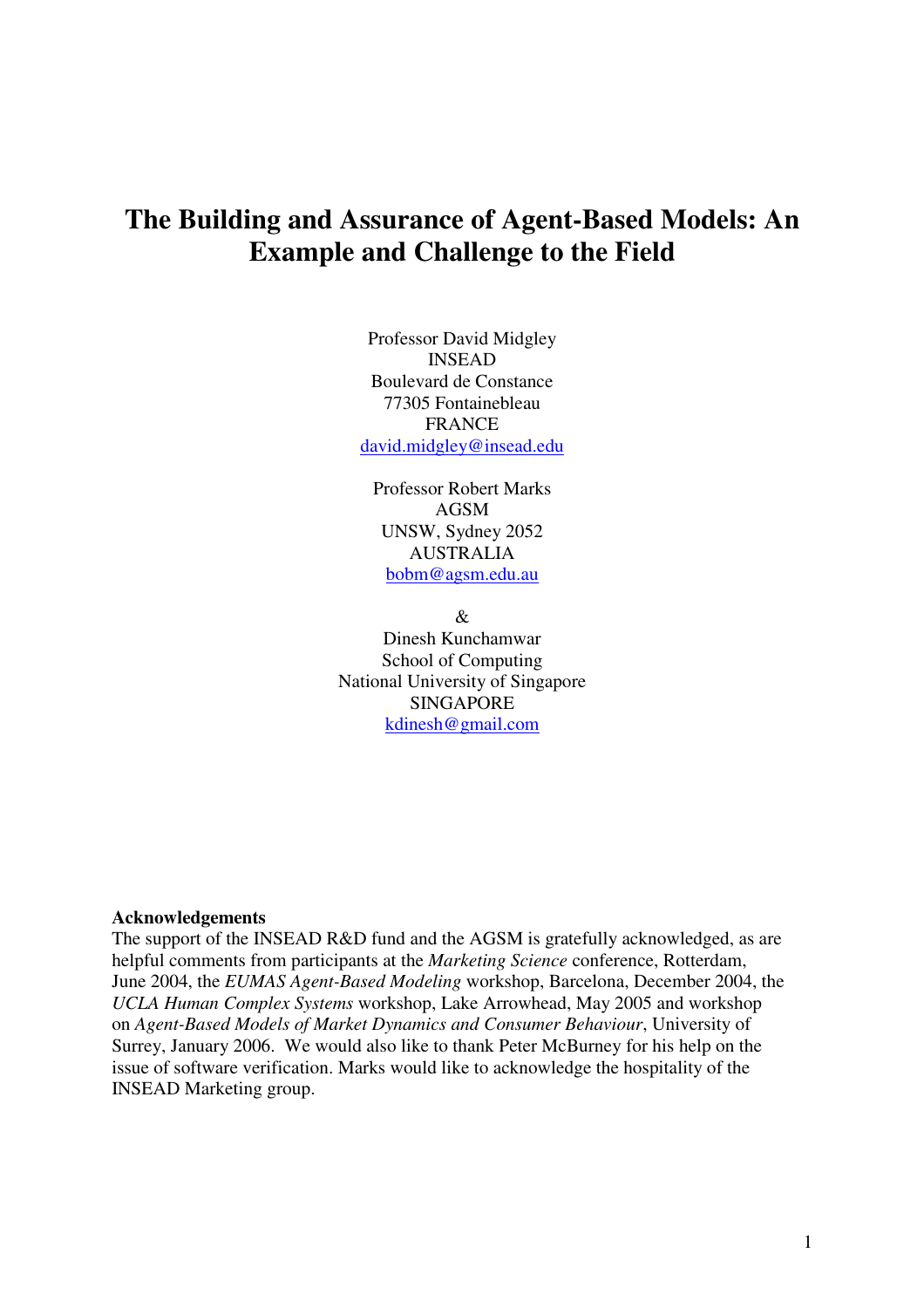## **Abstract**

The assurance — the verification and validation — of agent-based models is difficult, because of the heterogeneity of the agents, and the possibility of the emergence of new patterns of macro behaviour as a result of the interactions of agents at the micro level. We use an agent-based model of the complex interactions among consumers, retailers, and manufacturers to explore issues of model assurance. Our explorations indicate two challenges for the agent-based models field. The first challenge is to address the critical issue of software verification. The second challenge is to overcome the many methodological challenges that exist in empirically validating these models, some of which we will outline in our paper. We will also propose a method based on the Genetic Algorithm to address both these challenges, but our experiments, and the lack of good data for many kinds of agents, suggest a minimalist approach to building and assuring agent-based models in general.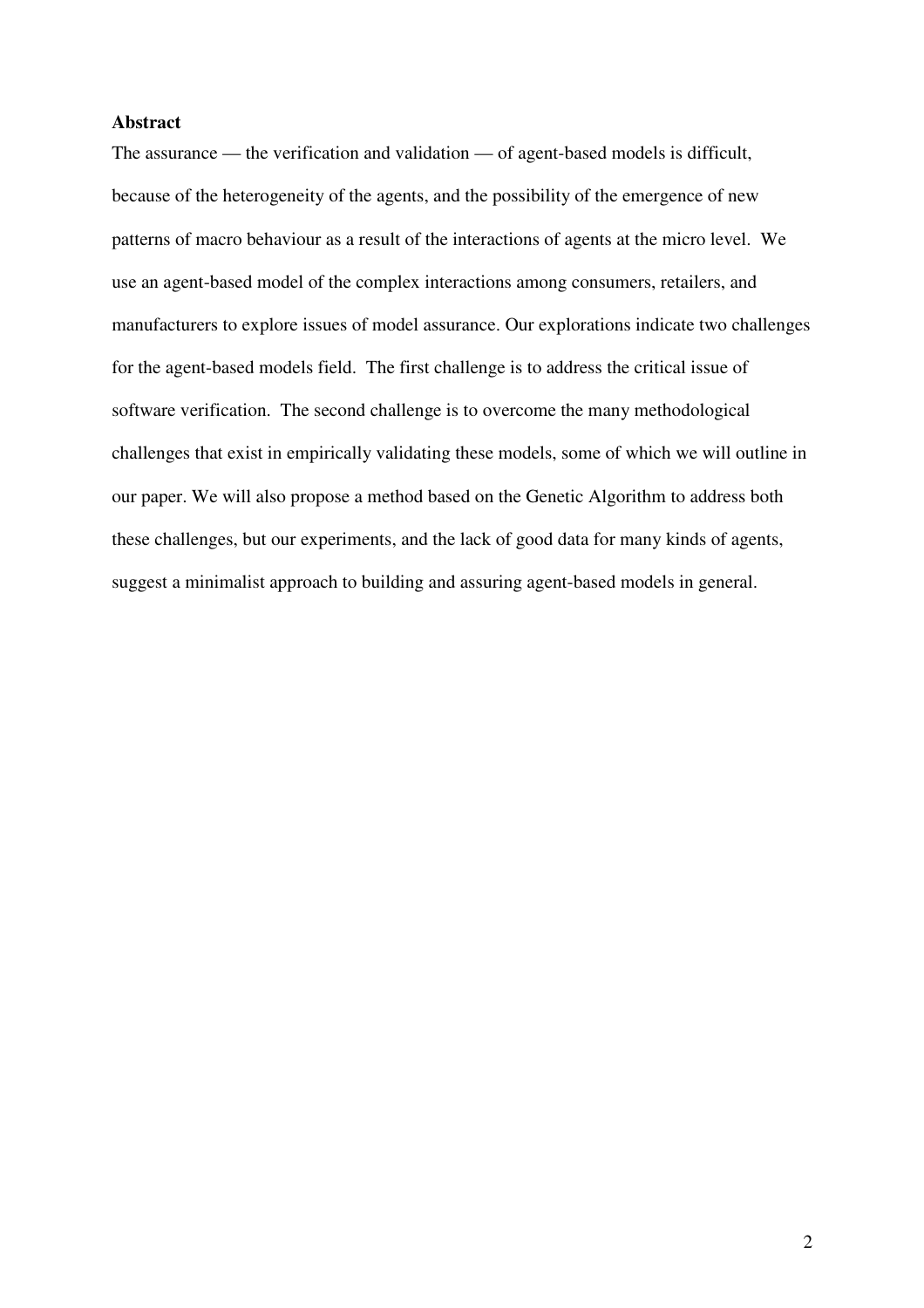## **1 Introduction**

#### **1.1 The purpose of the paper**

Agent-based (AB) models are a relatively new and important approach to representing and exploring phenomena of heterogeneous agents interacting. Such phenomena occur in many social sciences, including economics, business, and marketing. Taking a disaggregate perspective to the various agents of which such human systems are composed, and utilizing the power of modern object-oriented programming languages, AB models have the potential to be more sophisticated, subtle and faithful to the complexity of such phenomena than do more traditional modeling approaches such as econometrics or game theory or indeed older approaches to simulation such as system dynamics. Recognizing this, researchers in many fields have begun to develop, implement and publish many interesting AB models in scholarly journals and on the web. These developments are encouraging to researchers like us, who believe that many human systems are complex, non-linear, and exhibit emergent behaviour, and are thus poorly modeled by existing approaches. Our fear is, however, that the potential of AB models may not be fully realized unless the critical tasks of assuring — verifying and validating — such models are given considerably more attention in the scholarly literature, and the many current hurdles to achieving adequate assurance overcome by improved methodologies. We further believe that AB modeling will not be recognized as an important scientific method unless those who develop them begin to pay greater attention to assurance and in turn are supported by methodologists who develop improved methods to achieve these ends.

The fact that these issues do not attract enough attention is easily demonstrated. In a recent issue of this journal, Tay and Lusch (2005) clearly demonstrate the power of AB models to address problems that other methods cannot—in this case competitive market strategy in complex and ill-defined environments—and outline an interesting and valuable model addressing this topic. But these authors declare their goal to be simply establishing face validity for their model, and for further validation refer 'readers who are interested in rigorous analysis of simulation models' to a citation that pre-dates AB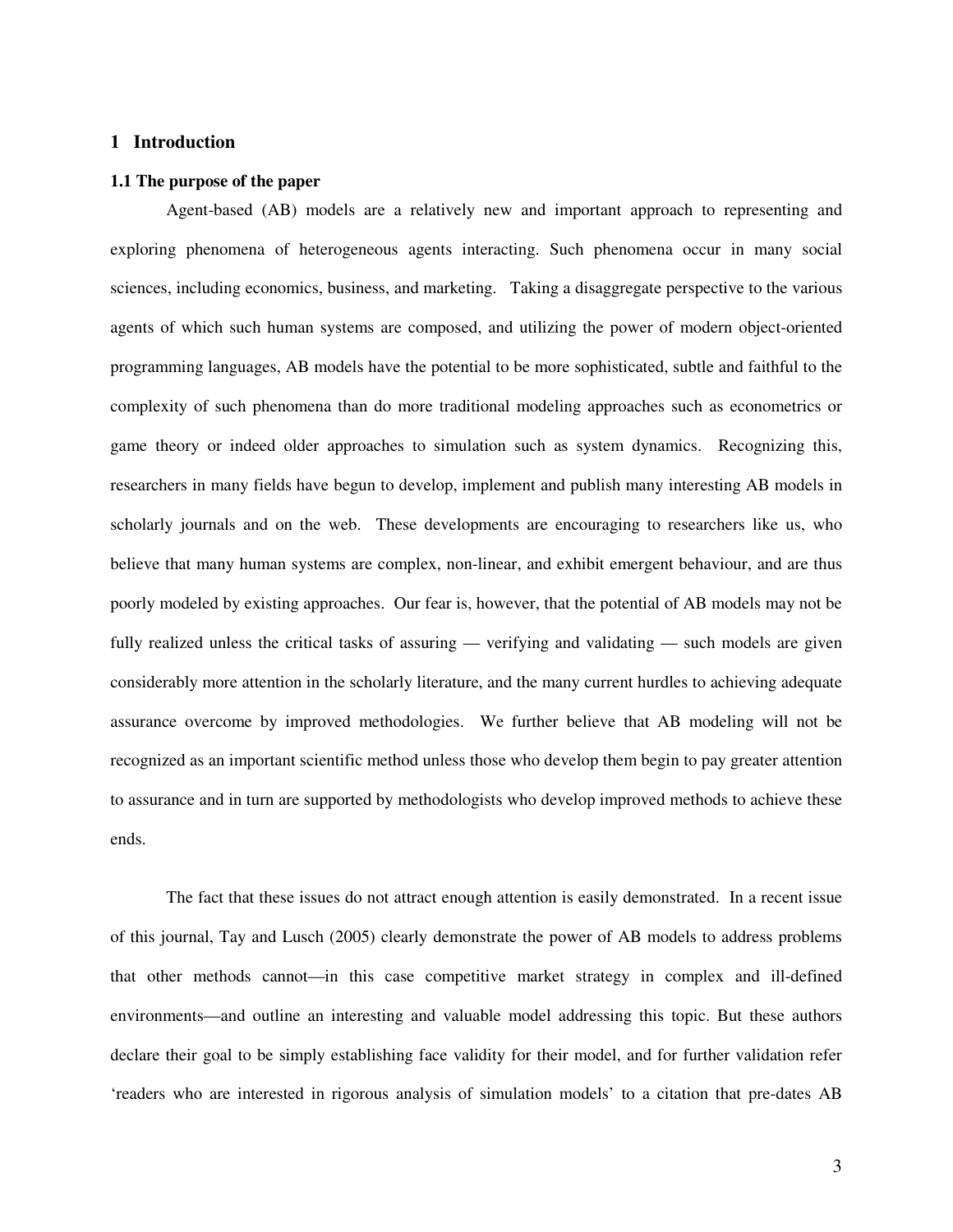models. We demonstrate in our paper that this step is not so easily taken—many of the issues in the rigorous analysis of ABMS are yet to be fully understood. Indeed, even the 'simple' step of establishing face validity may itself be a significant challenge, requiring the development of new methodologies. These issues of validation are also wider than the scholarly literature. An AB model addressing an important policy issue (the deterrence effects of tax audits) developed by a US government department remains as yet un-validated (Bloomquist, 2004). In their paper entitled 'why are economists skeptical about agent-based simulations,' Leombruni and Richiardi (2005) demonstrate that AB models have not yet been accepted in many top journals—partly because lack of validation makes criticism that 'simulations do not prove anything' difficult to refute.

The purpose of our paper is to examine the issues in verifying (a vital step, not yet discussed in the AB models literature) and validating AB models and to propose some methodologies that may be helpful in achieving these goals. We do this using as an example a model we developed that addresses an important and not well-understood issue in business. This example allows us to draw some important conclusions about AB model assurance and to set out the challenges that these conclusions present to the field of AB modeling. The two critical challenges we shall propose are (1) to value simplicity more than theoretical sophistication in model specification, and (2) to incorporate assurance methodologies into model development from the start.

#### **1.2 Structure of the paper**

The second section describes our example AB model—the *Supermarket ABM*—and its implementation in RePast. We present the philosophy behind the design of this model and the detailed specifications of the three types of agent. The third section discusses what we believe should be the first step in the assurance of AB models, namely software verification. The fourth section looks at the issues involved in what we believe should the second step, validation of the model. The fifth section proposes an approach to assurance based on the ideas of Miller (1998) and the Genetic Algorithm and which we illustrate with our results from assuring the *Supermarket ABM.* These results led us to change our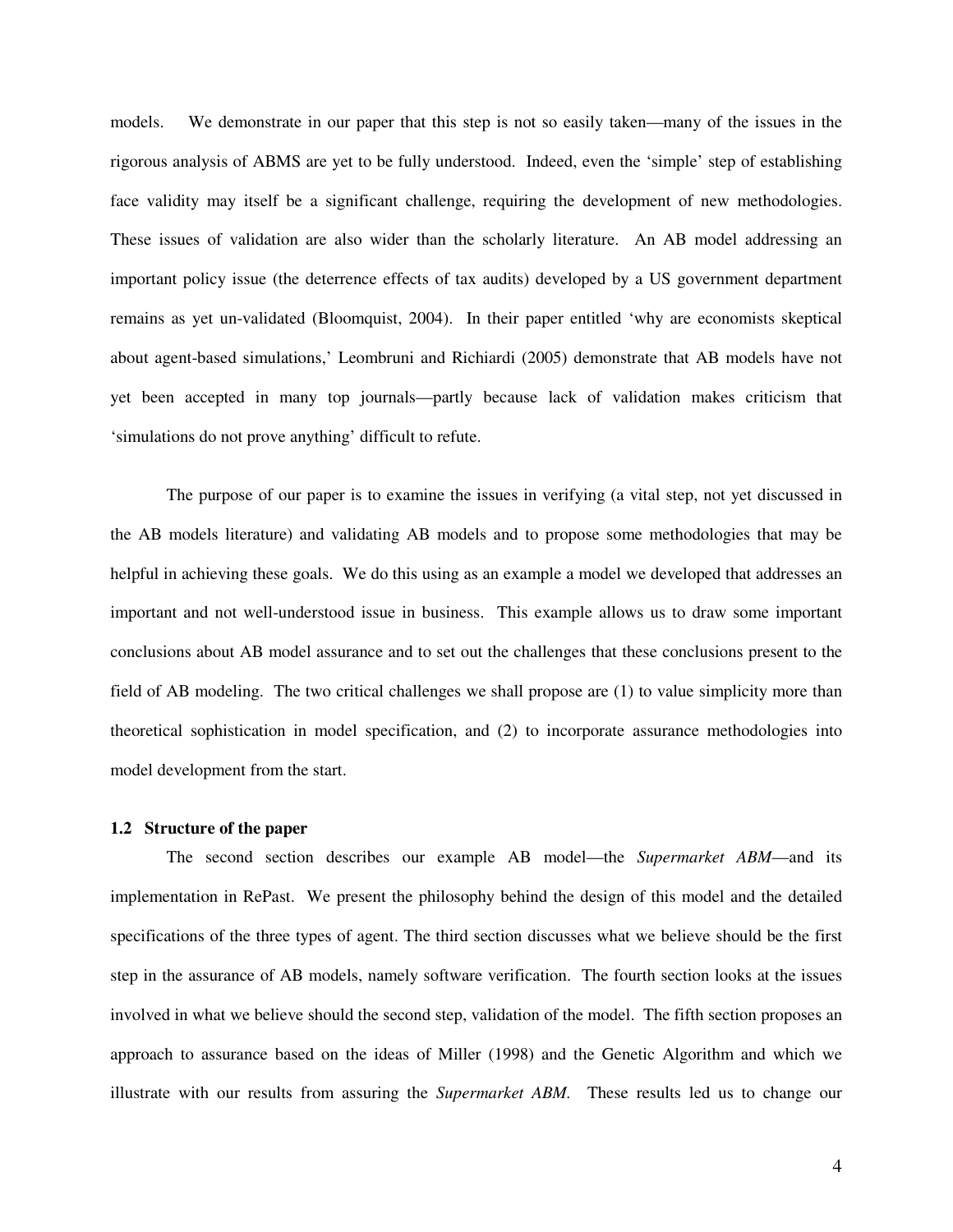perspective on modeling AB models and to rethink how one might specify and test such models. The sixth and final section of the paper sets out our conclusions and the challenges for the field, together with a simple 4-step process that we believe should be taken in building and assuring any AB model.

## **2 An Example: the Supermarket ABM**

## **2.1 The research problem**

Understanding the complex interactions among consumers, retailers, and manufacturers that lead to market and economic outcomes such as consumer satisfaction, and retailer and manufacturer profits is an important issue in business, but it is not well understood. We are undertaking a research program exploring this phenomenon, and our specific focus is that of non-durable products sold in supermarkets.

Individual aspects of this problem have been discussed in many literatures and from many perspectives. For example, the field of marketing has a long tradition of modeling the impact of marketing actions on the sales and market share of products (e.g. Cooper and Nakanishi, 1993; Hanssens, Parsons and Schultz, 2003). Similarly, game theorists have addressed the interaction between consumers and product manufacturers (e.g. Carpenter, Cooper, Hanssens and Midgley, 1988) and between manufacturers and distributors (e.g. Iyer, 1998).

We do not, however, believe the complete system has been adequately modeled to date. Here we define 'complete system' to mean a set of consumers purchasing a category of products (for example, shampoo), the competing retailers that make these products (amongst many others) available to consumers and the competing manufacturers that supply these products to the retailers and promote them through advertising and store displays. If we require realism in our specification of each agent within the system, and if our objective is to model the multiple-period interactions of interest to managers as well as to scholars, then modeling the complete system is indeed a very difficult problem. We might observe thousands of consumers buying the category as a part of their weekly shopping trip, several retailers vying for their custom not only for this category of product but many other categories besides, and several manufacturers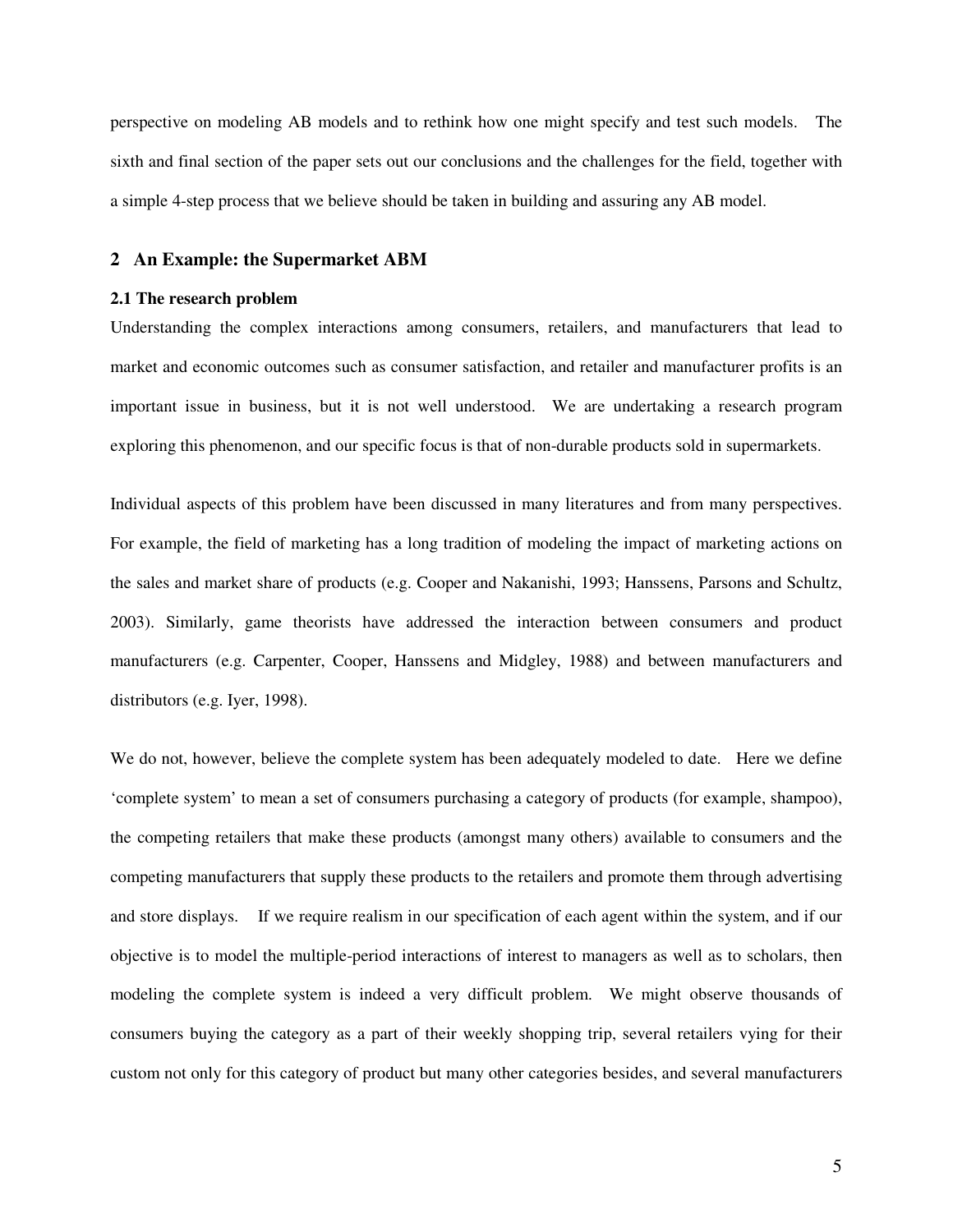promoting their own brands in the focal category. All—consumers, retailers, and manufacturers—can be viewed as goal-oriented agents who learn and adapt their patterns of behaviour over multiple interactions.

Existing approaches to understanding the supermarket setting have used analytical equations to represent part of this system (for example, in the study of the impact of store promotions on consumers). The rest of the system is, however, often viewed as exogenous to these models (which, for example, provide no explanation of why retailers chose promotions in reaction to the past choices of consumers) and so these models remain incomplete. Even where game theory has been employed to model the interactions among different types of agent, this has often been for 'one-period' or 'two-period' games rather than the interactions over multiple periods that characterize this setting. While the existing literature has undoubtedly added greatly to our understanding, it might not capture the richness of agent interactions in this setting or the longer-term dynamics of the market-place. As a consequence, our knowledge of these interactions and dynamics remains incomplete and the normative prescriptions we make from such a partial view of this system may well be incorrect.

Given all of the above, we believe there are three strong arguments for considering AB modeling techniques as a way to gain a more complete, integrated and dynamic understanding of the supermarket setting. First, it is easier to incorporate our existing knowledge about the nature of human-decisionmaking processes into AB models than it is into analytical equations (for example, decision-makers using elimination by aspects in their choices, or consumers paying selective attention to store displays). AB models allow a flexibility of representation that is not found in more traditional approaches. Second, we believe that individual consumers, retailers, and manufacturers have differing decision-making processes and behaviors. For consumers, we naturally think of different market segments, but we would also not expect Carrefour to make decisions in the same way as does Tesco, or Proctor and Gamble the same way as does Unilever (for reasons of history, organization, costs, etc.). Incorporating heterogeneity in existing econometric approaches, while not impossible, usually results in clumsy simplifications or in equations whose solution is intractable. In contrast, heterogeneity is the essence of AB models. Third, many current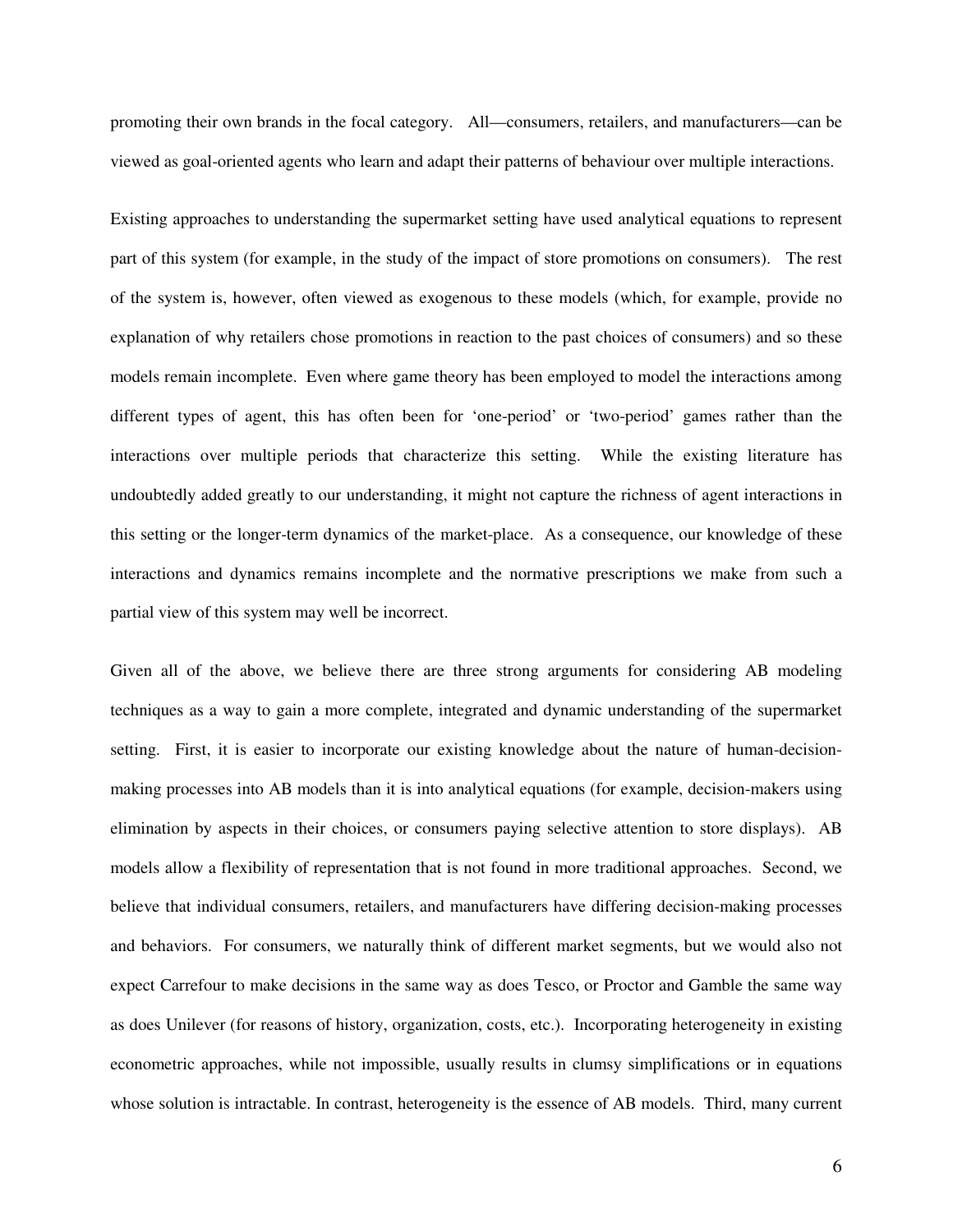approaches are 'top down', imposing analytical structures on markets that are useful to the researcher. In contrast, historical markets are built 'bottom-up' from the actions of independent agents of differing types. By imposing structures, rather than allowing interactions, we might be artificially constraining the system in ways which we do not understand and which might not reflect the historical dynamics or behaviour of the system. AB models potentially allow us to overcome this limitation.

The objectives of our current work are thus to use a bottom-up approach to modeling the supermarket setting, in particular the ideas and techniques of AB modeling. In taking this approach we shall build on the existing literature to specify the decision-making and interactions of the three types of agents (consumers, retailers, and manufacturers). In accordance with our opening remarks we shall, however, also seek to *assure* (to verify and validate) this *Supermarket ABM*.

## **2.2 The basic modeling philosophy**

The basic philosophy of our model is one of memory and decision rules. An agent has memory of what worked for it in the past and rules for deciding which new opportunities to consider and how to evaluate them against known alternatives. This basic philosophy applies to all three types of agent, although the retailer and manufacturer agents are concerned with profits, whereas the consumer agent is concerned with consumption satisfaction. The retailer and manufacturer agents are also conceptualized as having larger memory and more systematic decision-making than does the consumer agent. Similarly the retailer and manufacturer agents are fully informed of each other's proposals through their close interaction, whereas the consumer agent may only become aware of new offers through advertising or in-store promotion. Finally, following industry practice the retailer and manufacturer agents operate on quarterly planning periods, whereas consumer agents operate in a weekly time frame. We now describe each type of agent in more detail.

#### **2.3 The three types of agent**

The *consumer agent* becomes aware of brand attributes (two features, plus price) in two ways. First, when the agent sees advertising (with a probability that depends on the level of advertising of the brand relative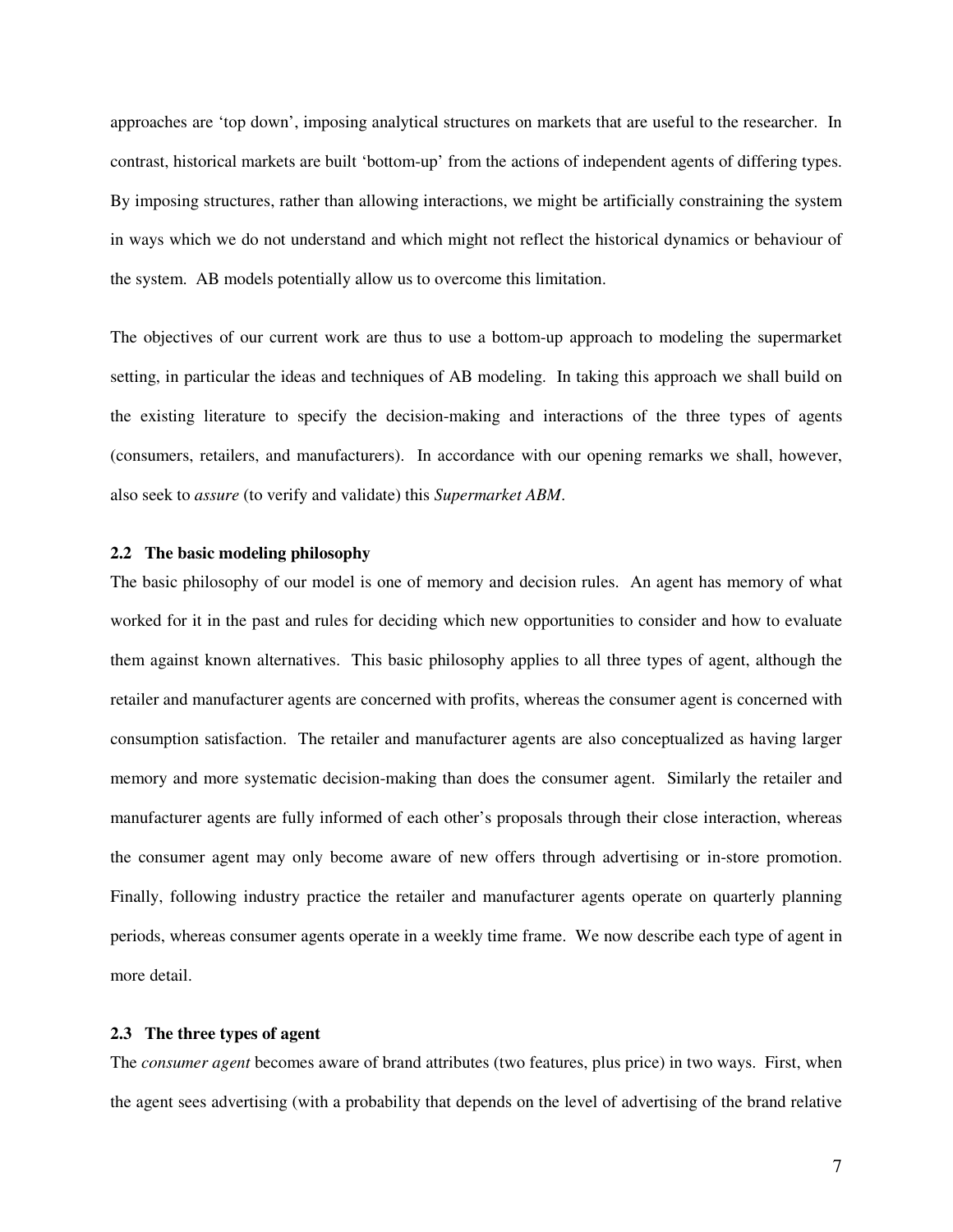to its competitors). Observing advertising also reduces the agent's uncertainty on the advertised attribute. Second, when the agent observes an in-store promotion on visiting the store during a week in which there is such a promotion (with a simple probability of observing the promotion in the store). Observing a promotion also reduces uncertainty on the price attribute. The probability that the consumer will go shopping in any week is modeled as a Poisson process with an individual-specific parameter.

The consumer agent is assumed to make screening decisions about which brand to put into their consideration set using a lexicographic rule, and decisions about how to choose a brand in this set using a compensatory rule. To be added to the set, a brand that the agent recently became aware of must be better than any brand already in the consideration set on the most important attribute to that agent (and on the second most important attribute if there is a tie between two brands on the first, etc.). 'Better' implies having more of the attribute than any existing brand by an increment which represents the cognitive cost of expanding the consideration set.

At the point of purchase the agent becomes certain of the actual prices of those brands in their consideration set for that week, and applies a compensatory rule to choose which to buy. The rule is applied by computing an overall score for each brand (the sum of the agent's beliefs about attribute levels weighted by their importance to that agent), a score which is corrected for risk when the agent is uncertain about one or more of the non-price attributes. The brand purchased is the one with the greatest riskadjusted score. Once a brand has been purchased, the agent becomes aware of its true attribute levels, uncertainty drops to zero, and the score is recomputed. Provided this score is above the agent's individual threshold level of satisfaction, the brand is retained for consideration on the next purchase occasion; otherwise it is dropped as 'unsatisfactory'.

In contrast, the focus of the *retailer agent* is on those store promotions that make the greatest total category profit—reflecting the general interests of retailers, which are obviously different from those of manufacturers selling brands within the category. The retailer agent retains a memory of previously successful promotions, including attributes of the promotion itself (discount off normal price and whether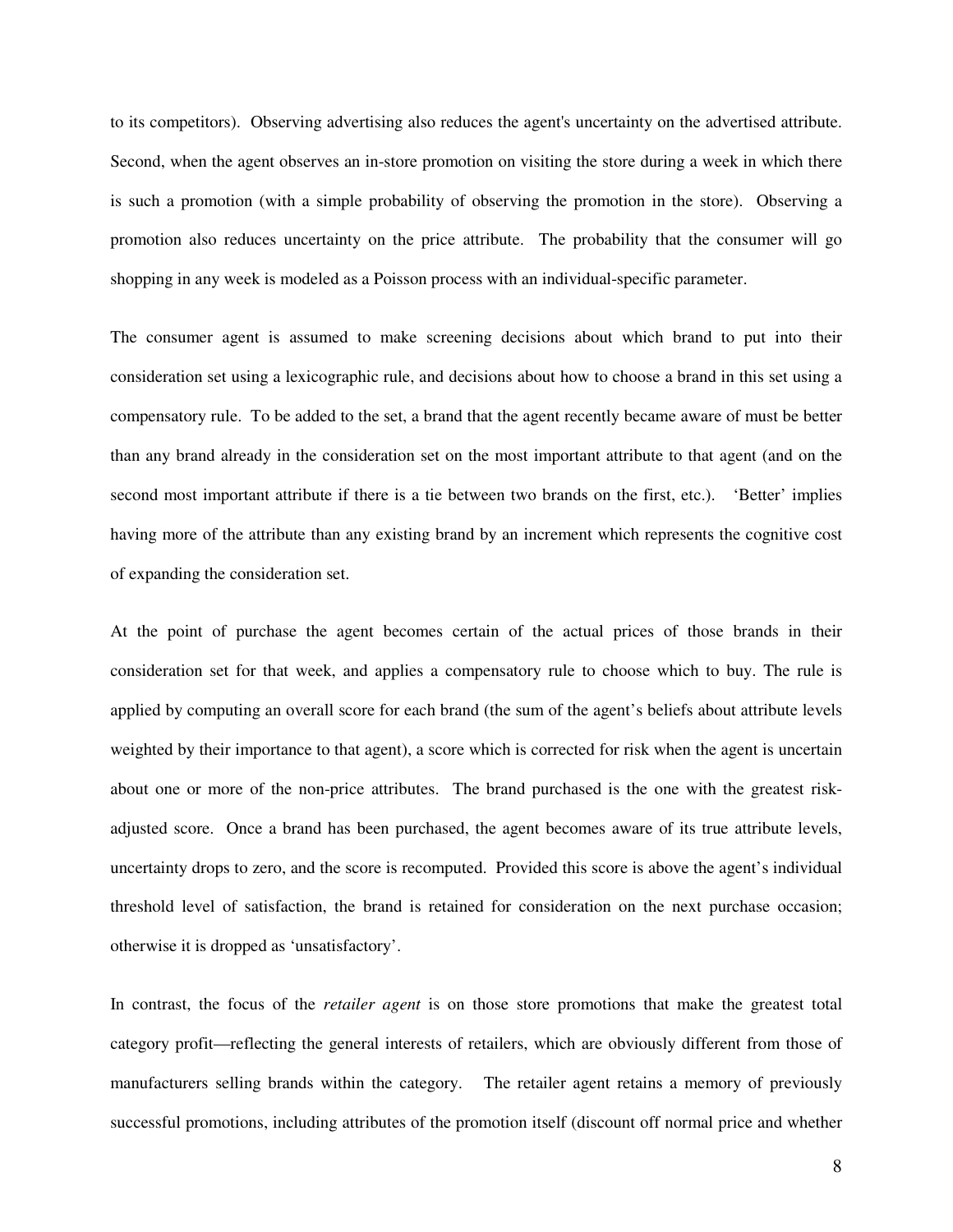an aisle display was used) as well as the total category profit generated. This memory is updated each quarter so that it retains the best promotions.

For the retailer agent consideration is simple. They choose a certain number of weeks on which to run promotions in the next quarter (a state variable they can change from quarter to quarter) and have a fixed policy that only one brand can promote in any one week (which follows historical examples). Next, they are aware of all the promotions being offered by manufacturers for the upcoming quarter. They consider all proposals systematically, and choose a specific proposal for action in two steps. First, the proposed promotions are compared with those in memory brand by brand, establishing which are most similar on promotional attributes and then ascribing the category profit achieved previously to the new promotion. Second, the agent simply chooses the number of promotions that earn it the most profit, without considering which brand is associated with that promotion. In weeks where the retailer does not schedule a promotion for a brand, the normal price of that brand applies and in some weeks all brands are offered at their normal prices.

The focus of the *manufacturer agent* is also to make profits, in this case for their brand, but their world is more complex than the retailer's. First, the manufacturer agent can choose to change their wholesale price and their weekly advertising level from quarter to quarter. They can also choose which attribute to emphasize in their advertising and what to say about that attribute (e.g. the level they wish to communicate). Second, they need to remember two separate classes of events, corresponding to normal and promotional periods in the retail store. For normal periods, the agent's memory includes the previously most profitable settings of price and advertising. For promotional periods, the agent remembers the previously most profitable promotions (including discount, aisle display and brand profit). Third, the manufacturer agent needs to make promotional offers to the retailer for the next quarter. They do this by first asking the retailer how many promotions will be scheduled for that quarter. They then offer the equivalent number of their most profitable promotions to the retailer. The manufacturer agent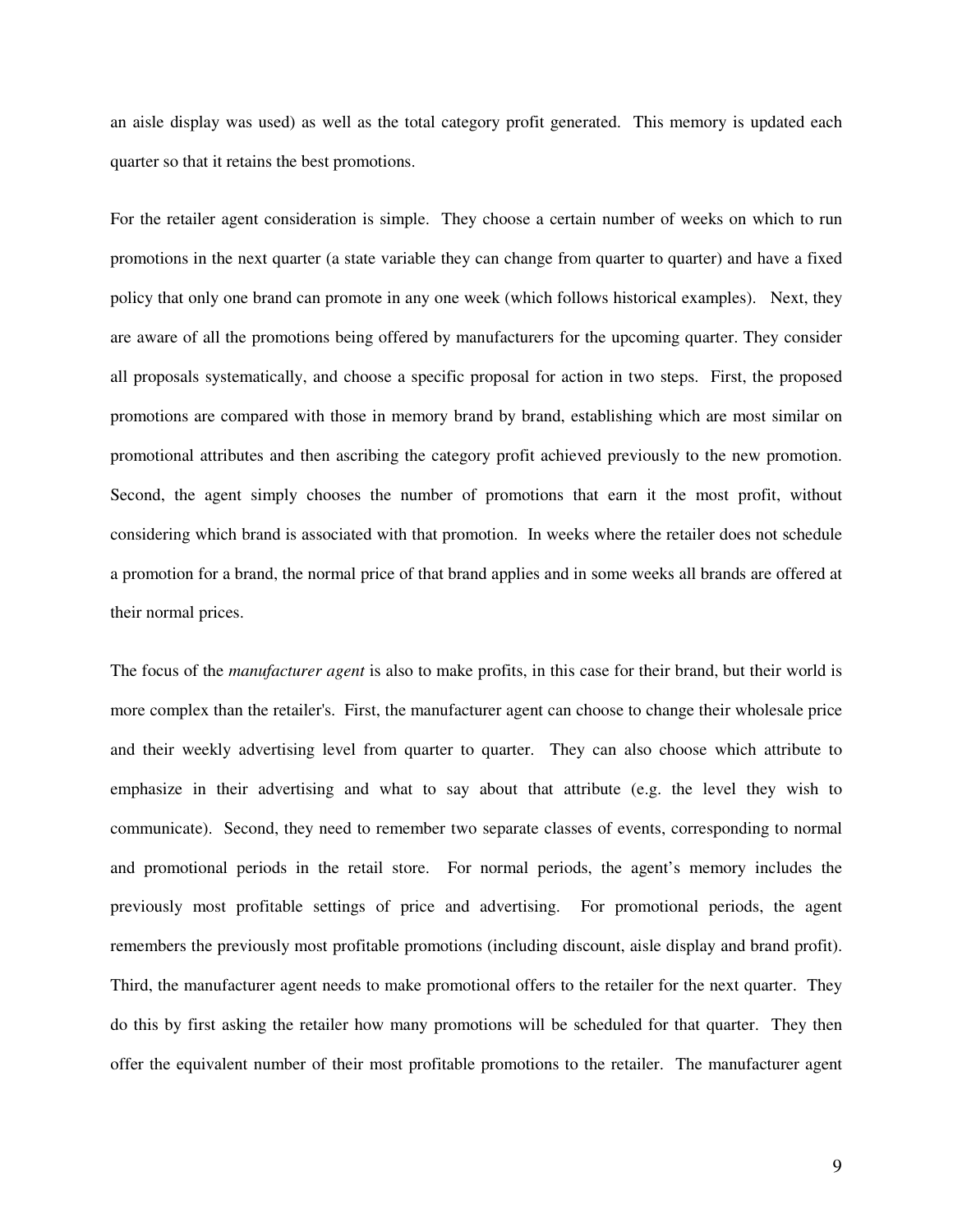will not, however, be awarded all the promotions they request, owing to competition from other manufacturers.

For demonstration purposes the *Supermarket ABM* has been implemented in RePast and successfully run with one retailer, five manufacturers, and 1000 consumers for many simulated weeks of interaction. With these settings the model has the 37 parameters, which are shown in Table 1. These parameters should not be confused with the variables and contents of the memories used by the agents in their decisions and interactions. Rather they are (1) global constants which define items such as the size of memory, allowable price changes, mark-ups, etc. or (2) means and variances of distributions used to generate heterogeneity across agents for items such as attribute importance weights, risk propensity or the attributes of different brands.

#### **[Table 1 about here]**

## **2.4 The realism of the model**

Our AB model is built from two sources: the literature, especially that on consumer behaviour, and industry knowledge. The resulting model is realistic—at least to some degree of face validity—but is evidently complex in overall structure. Yet the model has limitations. For just a few examples, we would note that in reality (1) manufacturers take explicit account of the actions of their competitors (here they do not—rather competition is indirectly inferred from results), (2) retailers and manufacturers negotiate over prices and promotions (here they simply accept/reject offers), and (3) consumers forget advertising (here they do not). So while the model is complex, it is not fully based on either the literature or industry knowledge—it remains a considerable simplification of both. This point is important because, as we shall argue later, the trade-off between realism and simplicity is a difficult one to judge. We would also argue that this is not a particular feature of the way we built our AB model. Anyone building an AB model for the supermarket setting is likely to have to make similar trade-offs and arrive at AB models that are complex but not fully representative of whatever theoretical literature or practical knowledge the modeler might bring to bear on the problem. Moreover, this is also likely to apply to any AB model, marketing or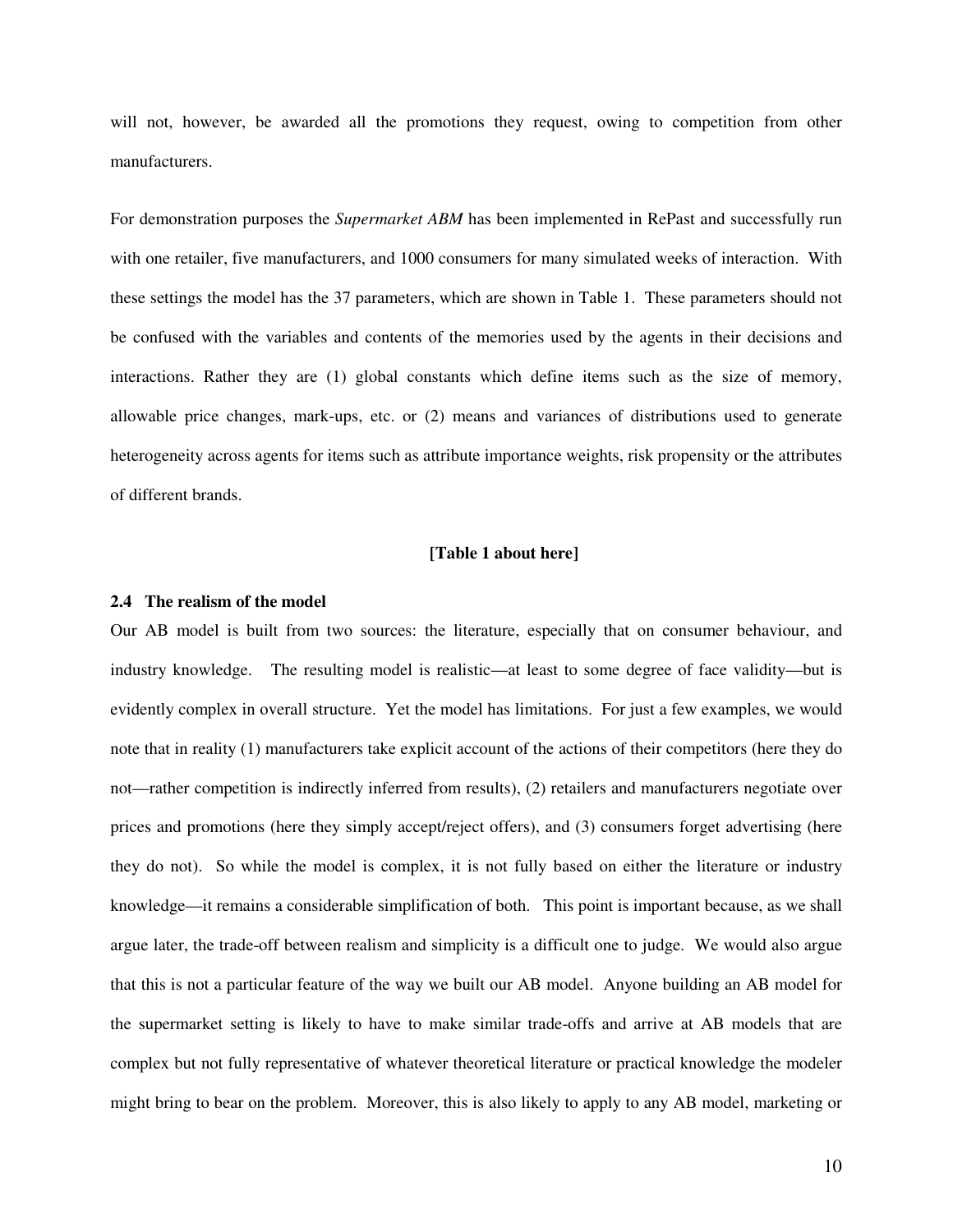otherwise, that attempts to model with systems with three or more sets of interacting agents. To develop this point in a more general direction we now turn to the issues involved in assuring AB model such as these.

## **3 Verification of the software implementation of the AB model.**

## **3.1 The step before validation**

As a consequence of our work, we have come to realize that there is an important step prior to the validation of an AB model. This precursor step is the *verification* of the software—put simply, that the software correctly implements the conceptual model the researcher intended. We believe that this step is largely ignored in the AB model literature and must be given more attention if the field is to progress. Moreover, this is not a trivial step or issue. In developing an AB model the conceptual ideas of the researcher have to be translated into specific programming code, with many choices as to how the details of these ideas are implemented. Often this may involve several academics, research assistants, and computer programmers working together and bringing different skills and perspectives to the project. This process is exactly analogous to software development in general, and so we believe there is much for AB modelers to learn from the literature on that topic.

The importance of verification and validation, and the distinction between them, has been much debated in the software development literature. To quote an early and influential text, one has to first demonstrate that one is 'solving the equations right' before moving on to demonstrate that one has 'solved the right equations' (Boehm, 1981). Another frequently quoted paper is that of O'Keefe *et al.* (1987, p82), who argue that verification is 'substantiating that a system correctly implements its specifications', whereas validation is 'substantiating that the system performs with an acceptable level of accuracy.' Gonzalez and Barr (2000) point out, however, that that many writers remain confused between the two steps and argue that better definitions are needed. They review trends in this debate and put forward the following definition of verification for the intelligent systems field '…the process of ensuring that the intelligent system (1) conforms to specifications, and (2) that its knowledge base is consistent and complete within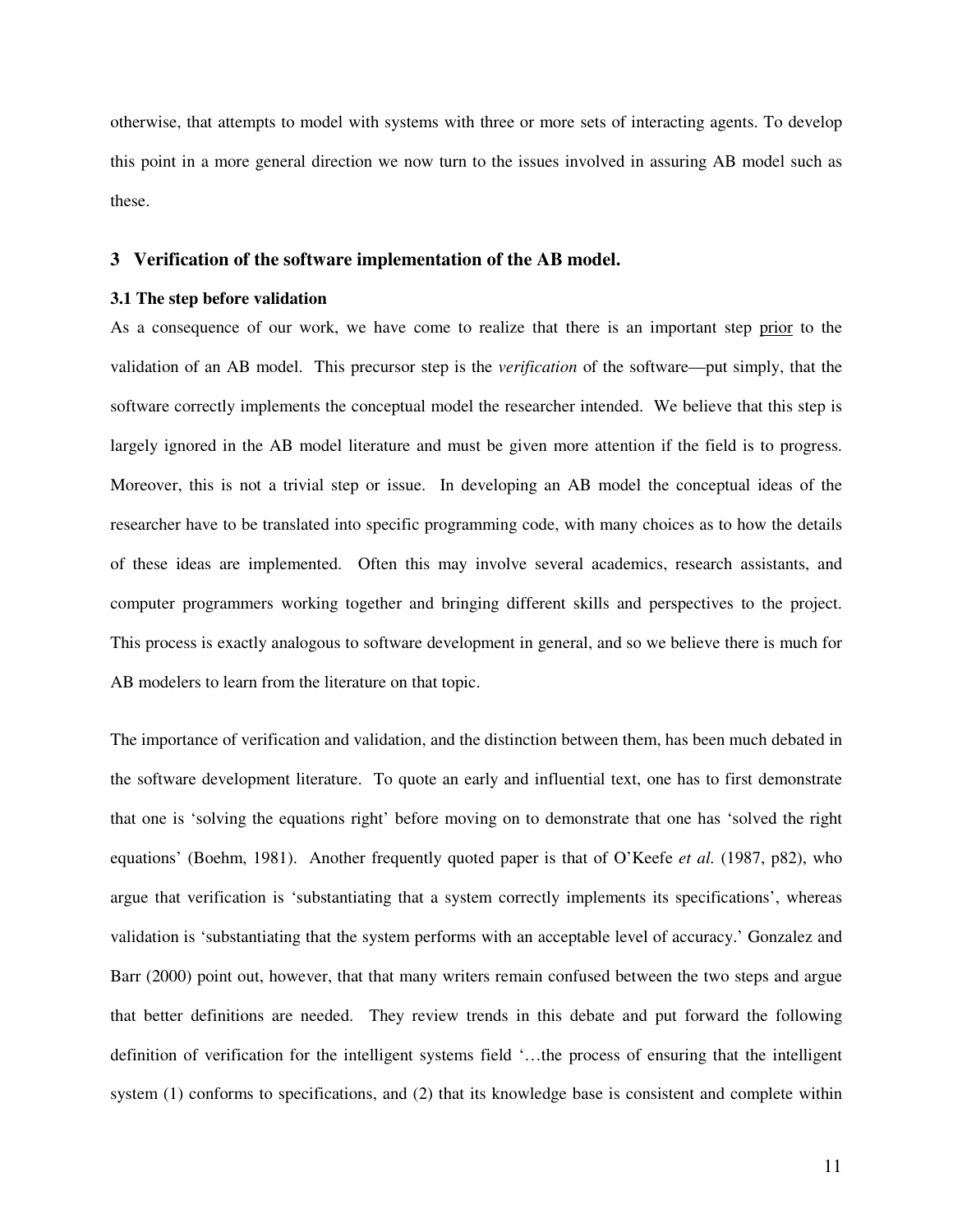itself' (2000, p412). 'Conforms to specifications' they mean simply as the process of having a documented specification and checking that the system conforms to this. We note that the written specifications for many AB models are not readily available, nor is there much discussion of the checking process. 'Consistent and complete' they mean as a software system which follows from the researcher's assumptions and which is free from internal errors. Internal errors could be conflicts, redundancies, or circularities, which might lead to unreachable code, cycles, and other forms of non-termination, pathological interactions between elements, dead-end modules, unneeded elements and missing links (all of which are common problems in programming). Note that this type of error is not the same as a "bug" (meaning an observed failure to execute)—verification sets a higher standard than simple debugging. It is unclear how many AB models have been checked for such problems of internal consistency, since seldom do AB model research papers mention such checks.

The natural question at this point is how one goes about verifying an AB model. For analytical models, it is possible to verify that the equations have been correctly solved. The proof is normally presented in the paper and open to inspection by reviewers and readers. For very simple programs, it is also possible for reviewers or readers to inspect the code in a technical appendix. Verification is not, however, an easy task for complex software such as an AB model, which may require several hundred lines of code, and which moreover is often also embedded within a development platform such as RePast.

Indeed, whether software can be completely verified is topic of controversy in the software literature, especially in the long-running debate over whether it is useful to have formal proofs of the correctness of any program (Glass, 2002). More recently, while some writers still think it impossible to completely verify large, complex systems with many parameters (Kelton et al 2001, Shervais et al 2003), others argue that there are several methods and practical steps that can be applied which, while they may not completely verify the software, can go a considerable way towards that goal. We shall focus on the latter here.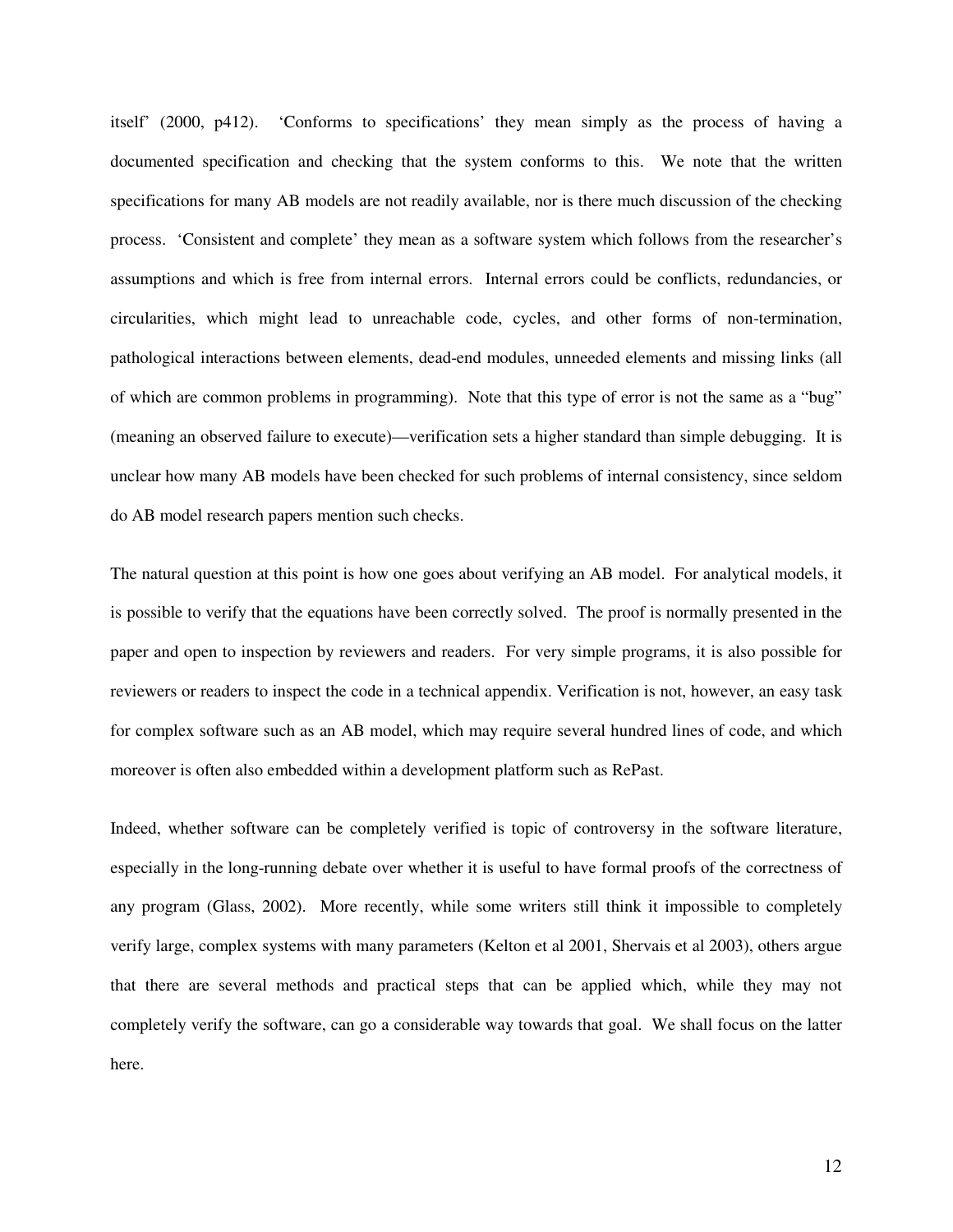#### **3.2 Verification methods**

One practical step that is advocated by many writers is an "inspection process" akin to quality assurance in manufacturing—an idea identified as one of the major turning points in improved software development (Goldberg 1999), and originally developed by Fagan (1976) . The key component of this process is a small number of experts with defined roles who go over the code in a structured manner using techniques such as 'paraphrasing' (verbalizing the meaning of each line of code at a higher level than the source text). Research has consistently shown that external review reduces errors significantly, even though there are conflicting findings in the literature on the best way to organize this process (Glass, 1999). Inspections have become a common feature of software development. This can be contrasted with AB modeling, where code is often not externally reviewed either in development or before publication. This, of course, requires that the code be available for reviewers and readers, if not in an appendix, then at least at an open web page. We note that the possibility of external review of code, and the verification that results from this, is a key reason for the commercial popularity and technical success of open-source software.

Beyond simple inspections, there are a variety of more formal methods that can be applied to code verification. These include source code analysis (manual, tool-based or automated), automatic theoretic verification, deriving automata from the program and finite state verification (Holzmann 2000; Hailpern and Santhanam 2002; Cobleigh, Clarke and Osterweil 2002). Schreiber (2002) suggests a role for extreme bounds testing—does the model continue to make sense at the margins?—and sensitivity analyses—to which parameters or combinations of parameters is the model especially sensitive and is this consistent with the specification? Later we shall add another method to this list—automated non-linear testing (Miller, 1998)—since it has contributed much to the development of our own approach and also incorporates several aspects of the preceding discussion. Our purpose here is not, however, to detail all these methods, but to demonstrate that there is much that can be done to verify complex software, and to contrast this with the little that is actually done in AB modeling. We would accept, of course, that many AB models are not safety-critical or commercially important in the sense that some of the software systems for which these formal verification methods were developed are—for example, air-traffic control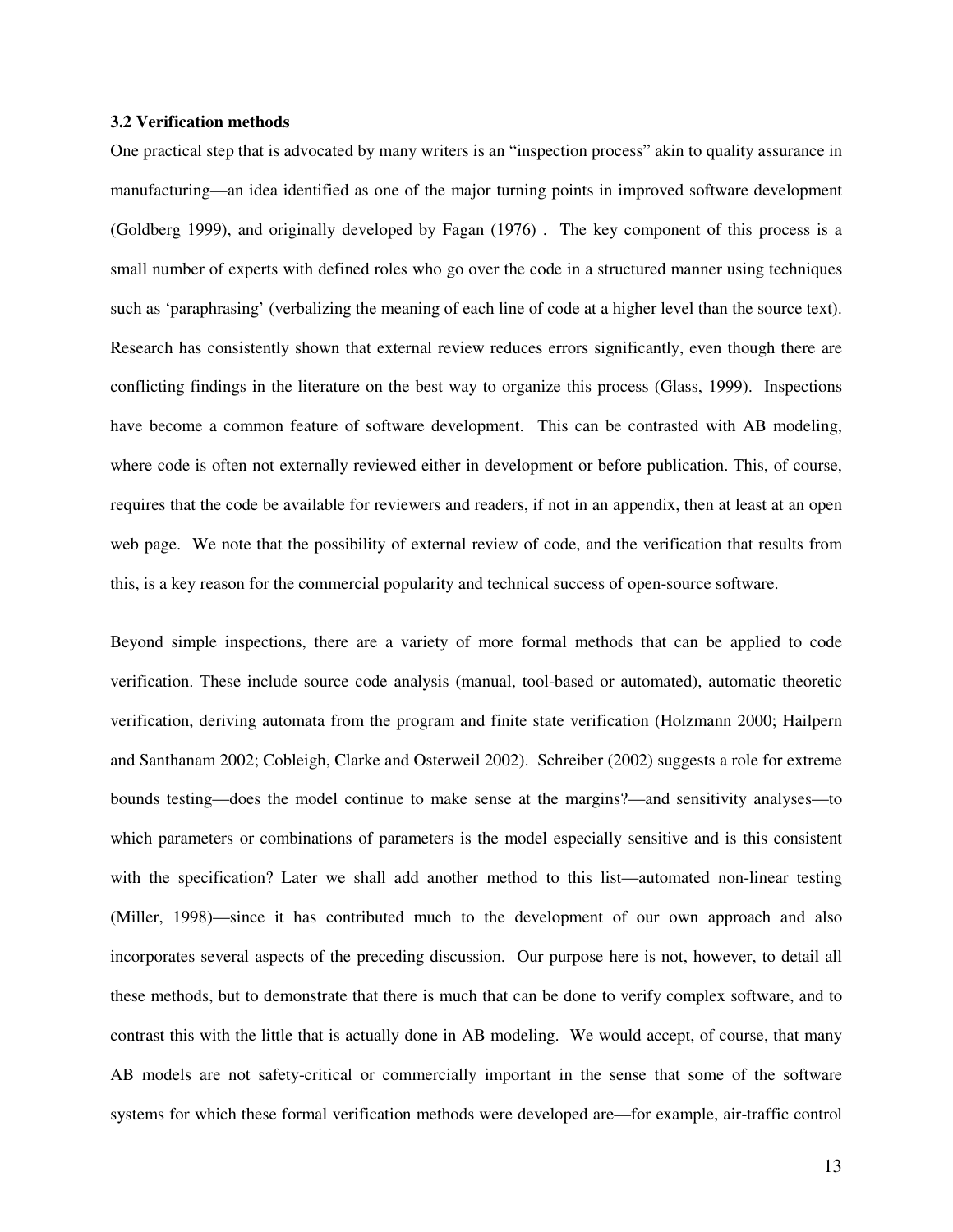or banking systems. Increasingly, however, such computer models might be used in decisions that result in litigation, such as merger decisions or liability cases,: it is therefore worthwhile making some attempt to verify the software implementing our models.

#### **4 Validating the AB Model**

If verification is solving the equations 'right', then validation is showing that one has solved the 'right equations.' And most writers see the proof that the 'right equations' have been solved by reference to some empirical reality or test. For example, in the intelligent systems field, Gonzalez and Barr (2000) see validation as 'the process of ensuring that the output of the intelligent system is equivalent to those of human experts when given the same inputs.' In the simulation field, Dijkum and Kuijk (1999) also see empirical testing as key when they ask (echoing the Turing test) 'can human beings discriminate between the outcomes of a computer model and the outcomes of the real system the computer is modeling?' And in the view of one profession, validation is 'the process of determining the degree to which a model is an accurate representation of the real world from the perspective of the intended uses of the model' (AIAA 1998). Thus the central approach to the 'validation' of AB models will most likely continue the scientific tradition of empirical validation and testing. We say 'will most likely' not only because validation has only recently become a major topic of concern within the AB modeling field, but also because validation of AB models will involve many novel methodological challenges such as to make the direction of the field as yet unclear. Here we shall focus on the empirical approach because we believe it is the central challenge facing the field and because it is the focus of our work (and we shall not discuss other useful approaches such as 'docking,' Axelrod 2003).

Among these novel challenges are Moss and Edmonds' (2005) conclusion that for AB models there are at least two stages of empirical validation, corresponding to the (at least) two levels at which AB models exhibit behaviour: the micro and the macro. The first stage is the micro-validation of the behaviour of the individual agents in the model, which they suggest might be done by reference to data on individual behaviour. An example of this kind of micro-validation (which might also be called agent calibration) is the work by Garcia, Rummel and Hauser (2006) on the wine industry. They calibrated the preferences of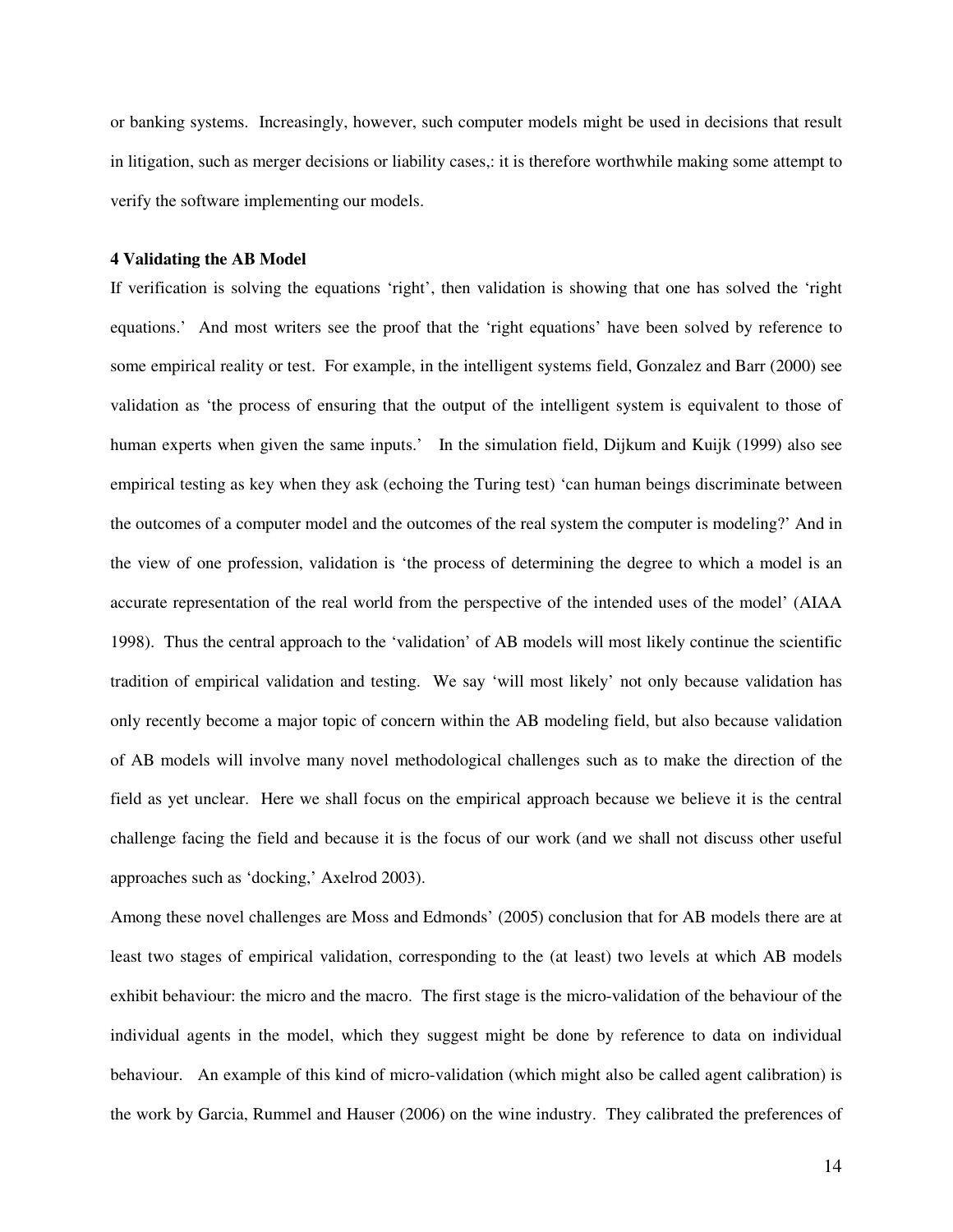their consumer agents from conjoint analyses based on surveys of actual consumers. These agents then interacted with agents representing profit-maximizing wine producers. The second stage is macrovalidation of the model's aggregate or emergent behaviour when individual agents interact, which Moss and Edmond suggest can be done by reference to aggregate time series. Moreover, since the interactions at the micro level may result in the emergence of novel behaviour at the macro level, there is an element of surprise in this behaviour, which, with the possibility of leptokurtosis and clustered volatility, may be highly non-Gaussian and difficult to verify using standard statistical methods. As Moss and Edmonds note, at the macro level only qualitative validation judgments might be possible as a consequence. A similar point has been made by McKelvey and Andriani (2005), who note that analyses of such data must take account of extreme events and infinite variance.

In similar vein, LeBaron (2006) suggests three steps to empirical validation. First, attempt to replicate difficult empirical features: for example, does the model fit facts not otherwise explained? Second, put the parameters under evolutionary control, when the AB model is using evolutionary processes (such as the Genetic Algorithm) in order to search the parameter space for better combinations of values. Third, use the results from laboratory experiments with human subjects to validate features of the model.

The two-stage approach of Moss and Edmonds appropriately reflects the complexity of AB models, where interaction among agents at the micro level emerges as behaviour exhibited at the macro level. There could, however, be more than two levels: for instance, the individual, the family, the neighborhood, the city, the state, and the nation. Since the forms of interaction could depend on the level, this is not just a scheme of aggregation or categorization.That is, the macro level behaviour is not simple superposition of the micro behaviour of the agents, bur arises through their interactions. As Bar-Yam (2003) notes, there may exist a class of AB models where the emerged, macro behaviour is insensitive to variation in, say, the initial conditions of the simulation of each agent in the AB model. Ideally, we should like to identify such equivalence classes of models, but the essence of emergence means that the problem of equivalence class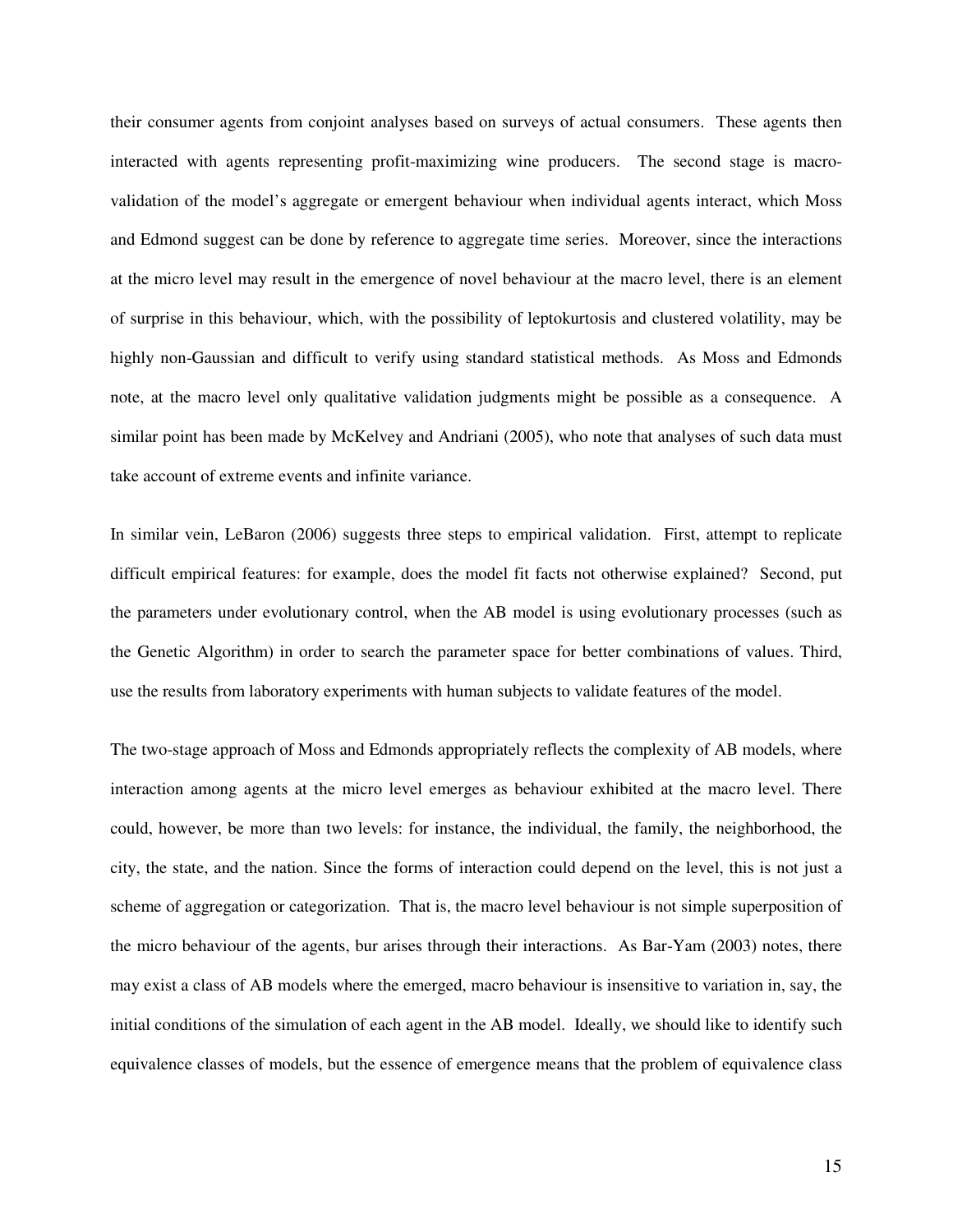identification is complex, with no simple way to predict emergent behaviour from initial conditions, apart from actually simulating the model and observing the macro behaviour.

## **5 A Common Methodology for Destructive Verification and Empirical Validation**

## **5.1 Miller's approach extended**

Both Schreiber (2002) and Midgley and Marks (2004) have suggested that a possible approach to the assurance of AB models might lie in Miller's Automated Non-Linear Testing System. Miller (1998) demonstrated the use of optimization algorithms (such as the Genetic Algorithm) to 'break' the target model. This is done by searching for a set of reasonable perturbations to the model's parameters that produce an extreme deviation from the original prediction of the model. That is, the objective function in the optimization is specified to reward lack of fit. As Miller points out, by careful choice of objective functions, one can test different aspects of the model. Miller applied this approach to the World3 model of the Club of Rome (Meadows, 1974) and was able to show that small changes to just a few parameters resulted in significantly differing results from those originally published. As he notes '…the occurrence of such events does not necessarily imply a faulty model—good models must be responsive to their parameters. Nonetheless, they do indicate the potential for extreme errors, as well as suggest structural areas of the model that might require further investigation and refinement' (1998, p829). In essence, Miller proposed an automated system for the destructive testing of complex models—combining ideas of extreme bounds, sensitivity analysis and robustness. If we apply this system to an AB model that has been documented and 'inspected,' and we are not able to produce extreme, excessively sensitive or excessively insensitive or non-robust behaviour across a range of relevant objective functions, then we would be more confident in the verification of our model.

Schreiber and Midgley and Marks also point out, however, that if an AB model is embedded in an optimization algorithm, then it is equally possible to fit that AB model to empirical data using the same algorithm. In this case the objective function would be specified to reward closeness of fit. Furthermore, building on the ideas of (Bleuler *et al*, 200?) if we separate the required software into three distinct modules — namely, AB model, objective function specification, and optimization algorithm — and have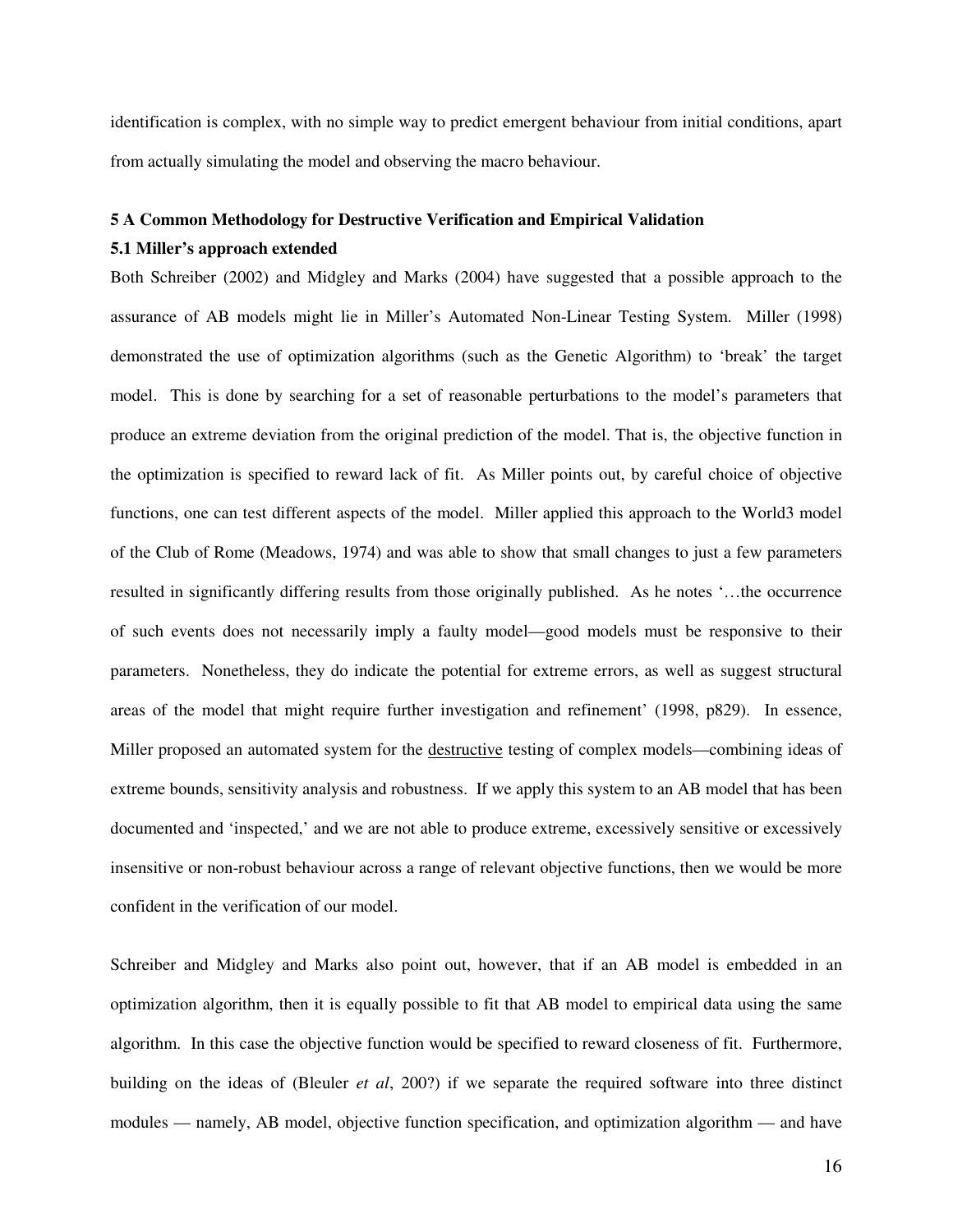these communicate via a common data interface, we can envisage a flexible platform for advanced AB model assurance. Bleuler *et al* point out the advantages of separating the software into distinct modules. These advantages stem from a separation of the problem-specific code (e.g. the AB model) from algorithm-specific (e.g. choice of optimization algorithm) and the flexibility of choice and development that result. Here we extend these ideas a little further and note that there are also advantages in having the objective function as a separate module—especially when, first, we wish to use this for assurance, and, second, we may wish to optimize against multiple objectives (as will be discussed later). No such platform currently exists in a complete form but we shall illustrate our application of some of these ideas in the following section and we hope these go part way toward this perhaps ambitious goal.

#### **5.2 An Illustration of the Common Method Applied to the Supermarket ABM**

We have implemented some elements of the common method by embedding the Supermarket ABM in a Genetic Algorithm (GA) optimizer (using the readily available JGAP code). This is illustrated in Figure 1.

## **[Figure 1 about here]**

We chose the GA because of its robust optimization properties—especially given the non-linear nature of our AB model—and because of our prior familiarity with the GA. We should point out, however, that with separation of modules proposed above, the researcher has complete flexibility to choose the optimization algorithm best suited to their problem (e.g. hill-climbing, tabu search, etc.).

## **5.3 Destructive verification**

Here our goal is to produce extreme, excessively sensitive or excessively insensitive or even non-robust behaviour from the AB model. To that end we tried various objective functions such as: maximize the market share of one producer at the expense of all others, equalize the market shares of producers, maximize the retailer's profit, maximize the manufacturers' profits, maximize the satisfaction of consumers. Many other possibilities can be envisaged here. We should also note that we did these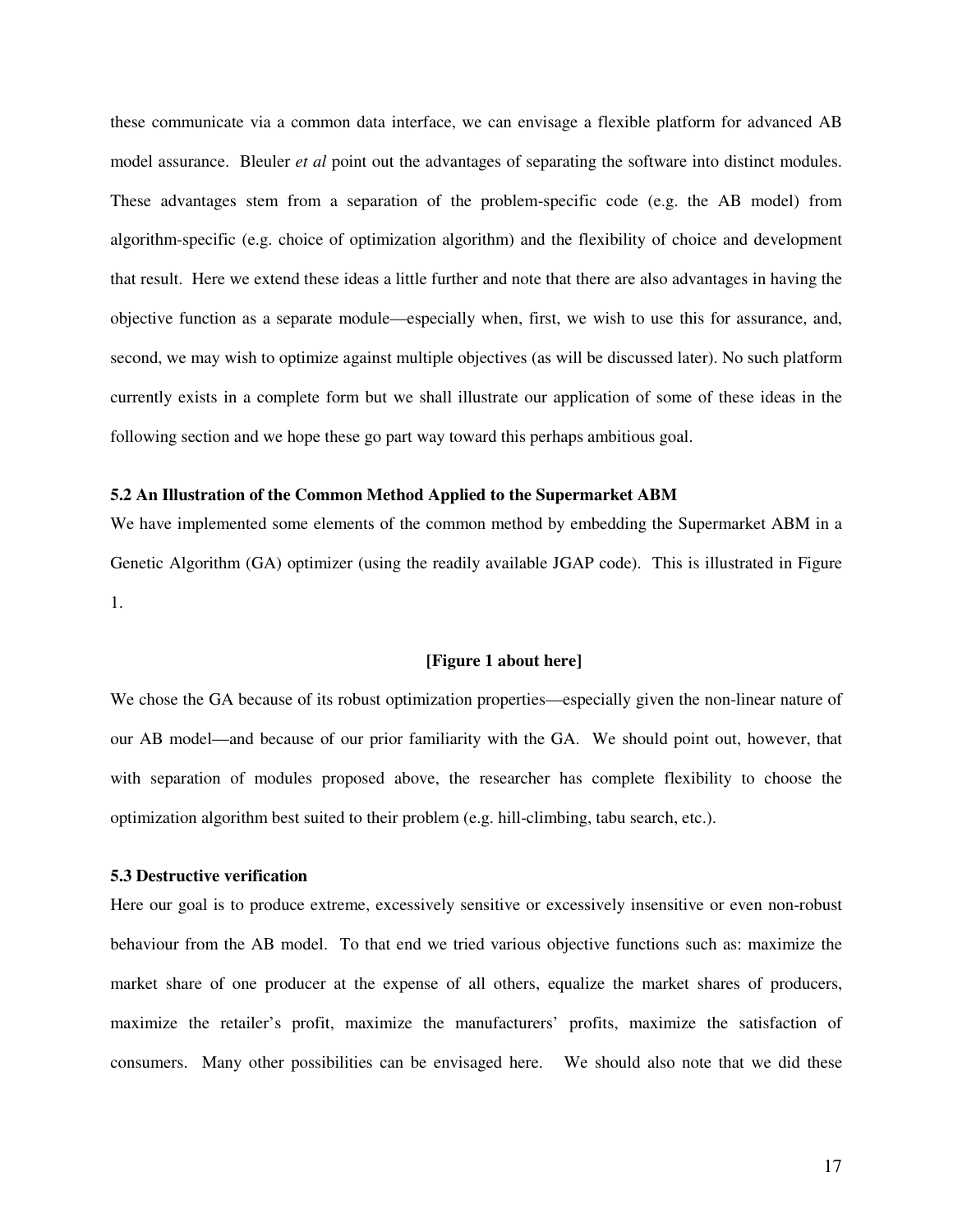exercises independently; later we will raise the issue of whether verification and validation should both be seen as the simultaneous optimization over several criteria.

Following Miller the search space was constrained to reasonable perturbations from our original parameter settings (even good models might fail with extreme perturbations). To reduce the search space, we selected 16 parameters of particular interest from the 37 parameters in the model. These parameters were perturbed by the optimizer within +/- 20% bounds of their original values and only allowing integer increments on the perturbations to further reduce search time. The GA was run with an adequate population size and for sufficient generations to obtain convergence (25 and 50, respectively). An example of the sort of output obtained from these exercises would be a set of parameter perturbations that resulted in a market share of 82% for one producer. While this outcome is not completely implausible, it is of concern because we are modeling an oligopoly with fairly equal competitors. And this concern is heightened when inspection revealed that only four of the 16 parameters had been pushed even close to the 20% bounds. This suggests that the Supermarket ABM is overly sensitive to some combinations of some parameters. Equally, we found that it is much less sensitive to other combinations. This imbalance suggests flaws in either the conceptual specification or the software implementation of this specification. An example of the former could be the inclusion of a parameter at the micro-level that does not have a significant influence on macro-level behaviour. An example of the latter could be a parameter whose expression is wrongly implemented in the code. These example dampen sensitivity, equally we can imagine flaws that magnify it.

A number of other critical issues arose during these verification exercises. First, we found code that was not invoked during the runs and needed to be examined for possible deletion. Second, we found code that was incorrect and needed to be modified. Third, we found an issue with the use of random distributions to generate the requisite degree of agent heterogeneity (particularly for consumer agents). This introduces considerable noise into the optimization process, often such as to make it difficult to get convergence. As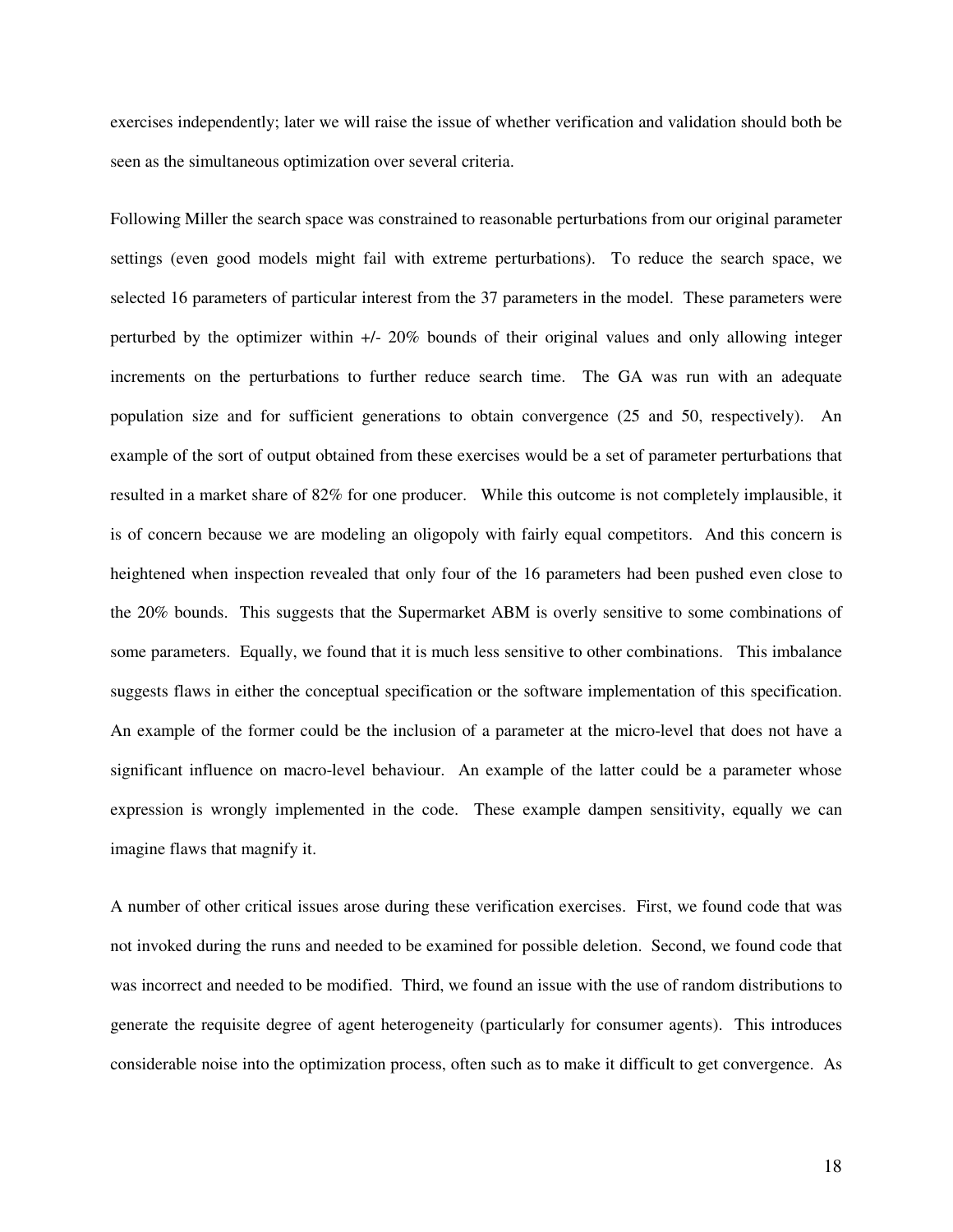an expedient, we drastically reduced the variance of these distributions. This allowed the GA to converge but obviously sacrifices many of the benefits of the disaggregate approach.

#### **5.4 Empirical validation**

We can also use the optimizer to fit the model to historical data. For example, we could simply change the objective function to be the fit between one or more of the AB model's output time series and historical time series data on market share, sales or profits, and we would then seek to maximize this. But we have not done this for the *Supermarket ABM* for three reasons. First, as discussed above, in the verification stage it became apparent that the model is either wrongly specified or our software implementation flawed. Second, adequate data on a total retail system—which might include several manufacturers and retailers as well as many consumers—are not readily available; this itself raises important issues about the design of AB models. Third, the very process of implementing the common method raises an important philosophical trade-off between the simplicity and realism of our AB models that we believe deserves more debate. This trade-off is the first of two important issues that we shall return to in our conclusions; here we shall briefly touch on data availability, as this leads to the second important issue for our conclusions.

Excellent data on consumer purchasing patterns exist and are often integrated with data on the advertising and store promotions that consumers have been exposed to prior to purchase. Indeed, such data exist not only in aggregate form but also from individual household purchasing panels, making it possible to calibrate our consumer agents at the micro-level, as suggested by Moss and Edmonds (2005), as well at the macro-level through aggregate sales and share data.

Data on the retailers and manufacturers are, however, much harder to find, particularly data on costs and profits, but, more critically, data on decision-making. The problem is not only access to confidential data, but also what is not observed or recorded. For example, we do not observe the total set of promotional offers that producers make to retailers, simply the ones the retailers accept and implement and that therefore appear in the consumer panel data. And since these negotiations are often not well documented,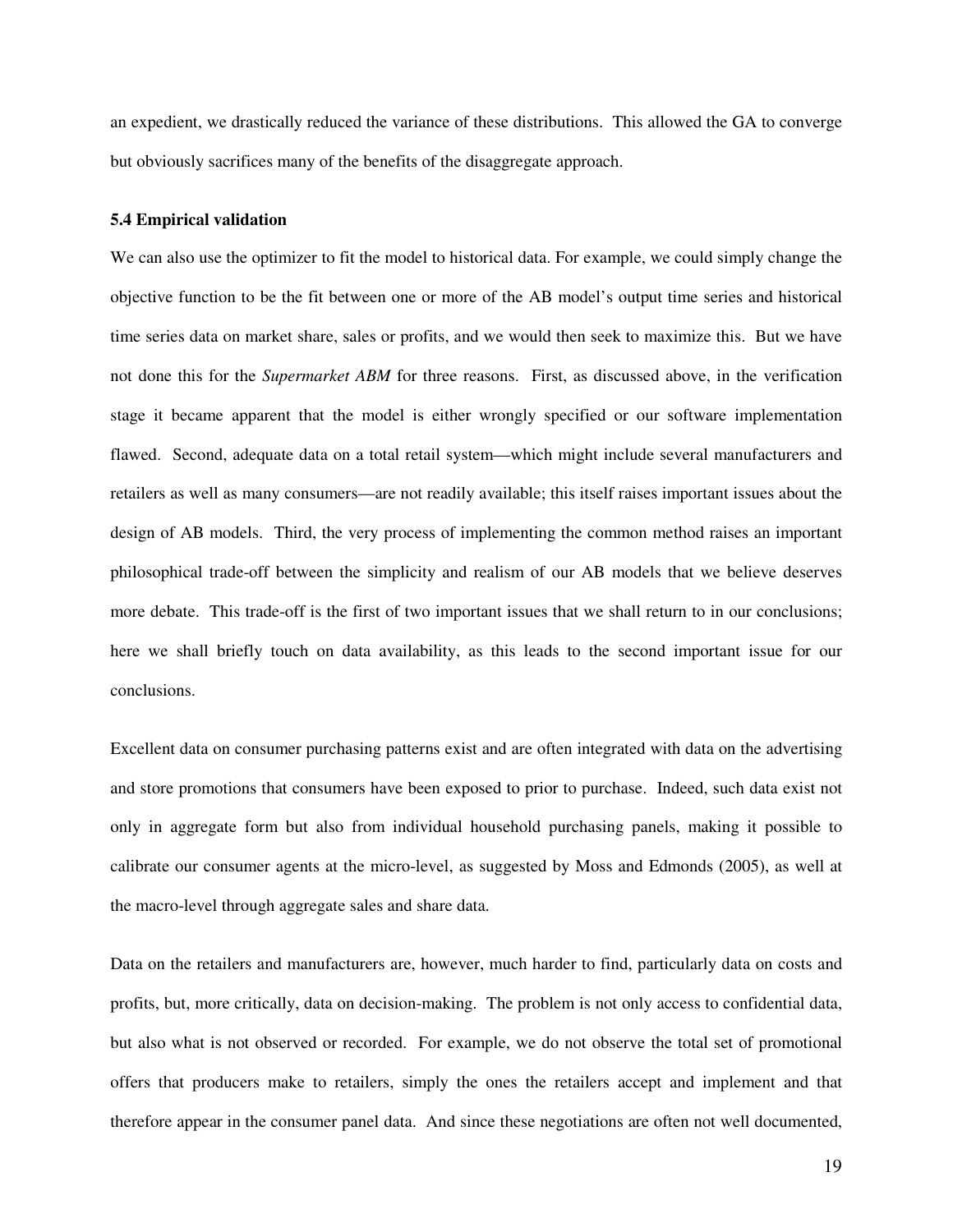we must either to get access to firm meetings or possibly design other calibration methods, such as choice experiments with representative retail managers. Similarly, we do not observe all the decision-making inputs to the producer, simply the resulting actions as implemented through agreements with the retailers, which again may make micro-validation (at the decision-making level) difficult. Contrast this with the availability of data for the consumer. There we have data on the total marketing environment faced by the consumer when making a decision. The prospects for micro-validating consumer agents definitely look very promising, but the prospects for micro-validating retailer and producer agents appear more challenging from the perspective of both methodology and access.

This suggests that, at least in marketing, AB models may need hybrid approaches to validation, in which only some micro agent types are validated. Absent the possibility of validation of all micro types, macro validation (even if only qualitative in nature) bears a heavier burden in validation of the entire AB model. Given the difficulties of validation at the emergent, macro level discussed above, those seeking greater confidence in the AB model via traditional econometric statistics might be disappointed.

Nor should those who seek to validate AB models under-estimate the issues involved in obtaining data on other variables, such as costs and profits. Both are much more commercially sensitive information to firms than are sales or market share, and are also subject to complex measurement issues (cost allocation procedures, aggregation of accounting entities, etc.) especially at the product category level that marketing scholars and managers primarily focus on.

Another central issue, and one on which we have not seen much debate in the AB modeling literature, is that of the initial conditions/parameter values and their relationship to empirical validation. In building the *Supermarket ABM* we face this dilemma because we are very unlikely to obtain data from the beginning of the commercial history of any chosen market. Rather, any data we obtain will relate to a particular window in time, for example, weekly scanner panel data for the last three years. In general, any available historical data will capture a system of interactions among reasonably savvy actors consumers, retailers, and producers — that have already been through a process of learning about each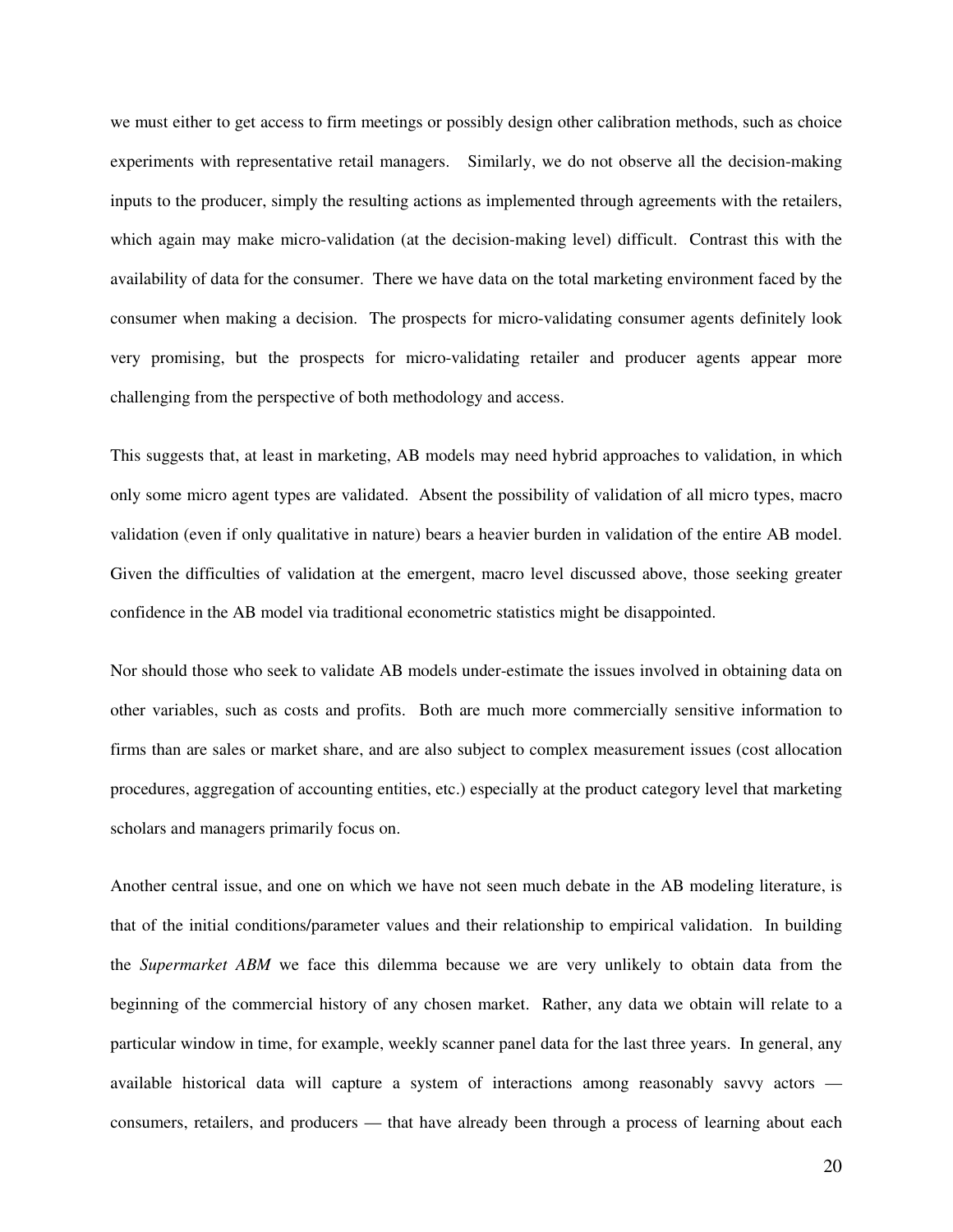other's patterns of interaction before the available time series begins. In one sense this is convenient, since an older system will exhibit less variance than one in which most agents are still experimenting and learning through trial and error. But if our AB model includes the possibility of learning, as it does, how should we initialize it? At any point (perhaps never observed historically), and then allow our agents to learn? Or at a historically observed point, which may provide less opportunity for our agents to learn? Especially if we seek robustness in our model to rare events in its environment, absence of sufficient model learning might result in a "brittle" model (Holland 1983), vulnerable to an unprecedented event. We need to think carefully about how incorporate this separation between history and the observed data into our model, in particular how to specify parameters relating to initial conditions and parameters relating to observed behaviour. This problem is analogous to the market-share modeling of price and advertising impacts where brand preferences developed before the data window might be modeled as the intercept term in an econometric model. What are the 'intercepts' in our AB model, and how might these be either estimated from the given data or calibrated from independent sources?

 The major conclusion from our efforts to develop an empirical validation methodology is that we need to be much more influenced by the type and nature of the data we can plausibly obtain before we begin to specify our AB models, rather than developing from theory and then seeking appropriate data to fit the demands of this theory. We shall return to this second important issue in our conclusions.

Last, there are conceptual issues in fitting AB models to historical data concerning how the differing degrees of fit to various output variables are combined and/or weighted. AB models can generate a multiplicity of outputs at different levels of analysis and observation windows. For example, how would we value the degree of fit to the individual behaviour of a consumer agent as compared to the fit to the aggregate producer market share? We might have excellent fit to the aggregate output, while simultaneously having counter-balancing poor fits to different segments of agents. This issue is wellknown in econometric modeling of consumer data, but with AB models we have a much broader canvas to consider. For example, we may have excellent fit to consumer data but poor fit to retailer or producer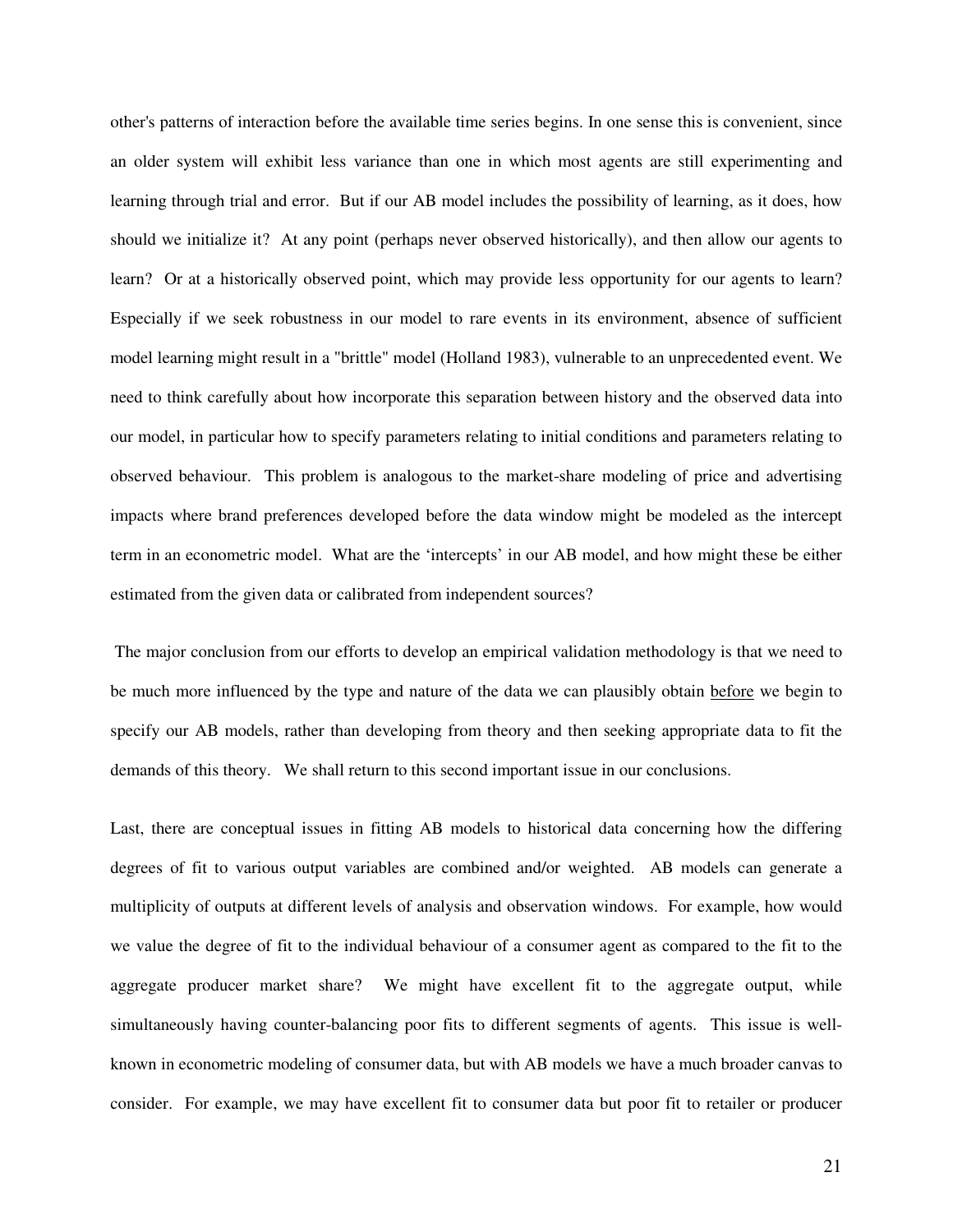data. How do we value that model as compared to one with good fit to the retailer data but poor fit to the consumer data? While we shall not develop these ideas in this paper, we believe the recent literature on evolutionary multi-objective optimization may be of relevance here (Coello et al 2002), and, in particular, concepts relating to the optimization of chaotic systems with conflicting criteria (Rodriguez-Vasquez and Fleming, 2005).

## **6 Conclusions and next steps**

Working on the construction and verification of the *Supermarket ABM* enabled us to reach one conclusion regarding the trade-off between realism and simplicity when we specify ABMs. Thinking about the data realistically available for validation enabled us to reach a second conclusion also shaping the specification of these models.

## **6.1 Realism versus simplicity**

Our experiences with verification have taught us that it is very difficult to verify even moderately complex models. And if one cannot verify one's model, it is not clear that one should be attempting to validate it. We came into this project with the traditional science mindset of building on the extant literature and a deep knowledge of the context. It is possible that this is the wrong approach. Any developed literature tends to emphasize nuances and sophistications leading to complexities in the model. Deep knowledge of the context tends to further add to this complexity. As a result we end up with a model with many parameters, distributional assumptions, and complex interactions and housekeeping. The resulting search space for verification is large indeed and the possibility of building adequate confidence in the basic workings of the model is not that high.

In contrast, we now think the emphasis should be on minimalism. For example, what are the one or two key aspects of consumer behaviour that will explain 80% of the variance in purchases? Equally, what is the simplest decision-making model for a retailer faced with competing promotional offers? And so forth, with the over-riding goal of building the simplest model that will capture a substantial part of the actual phenomena.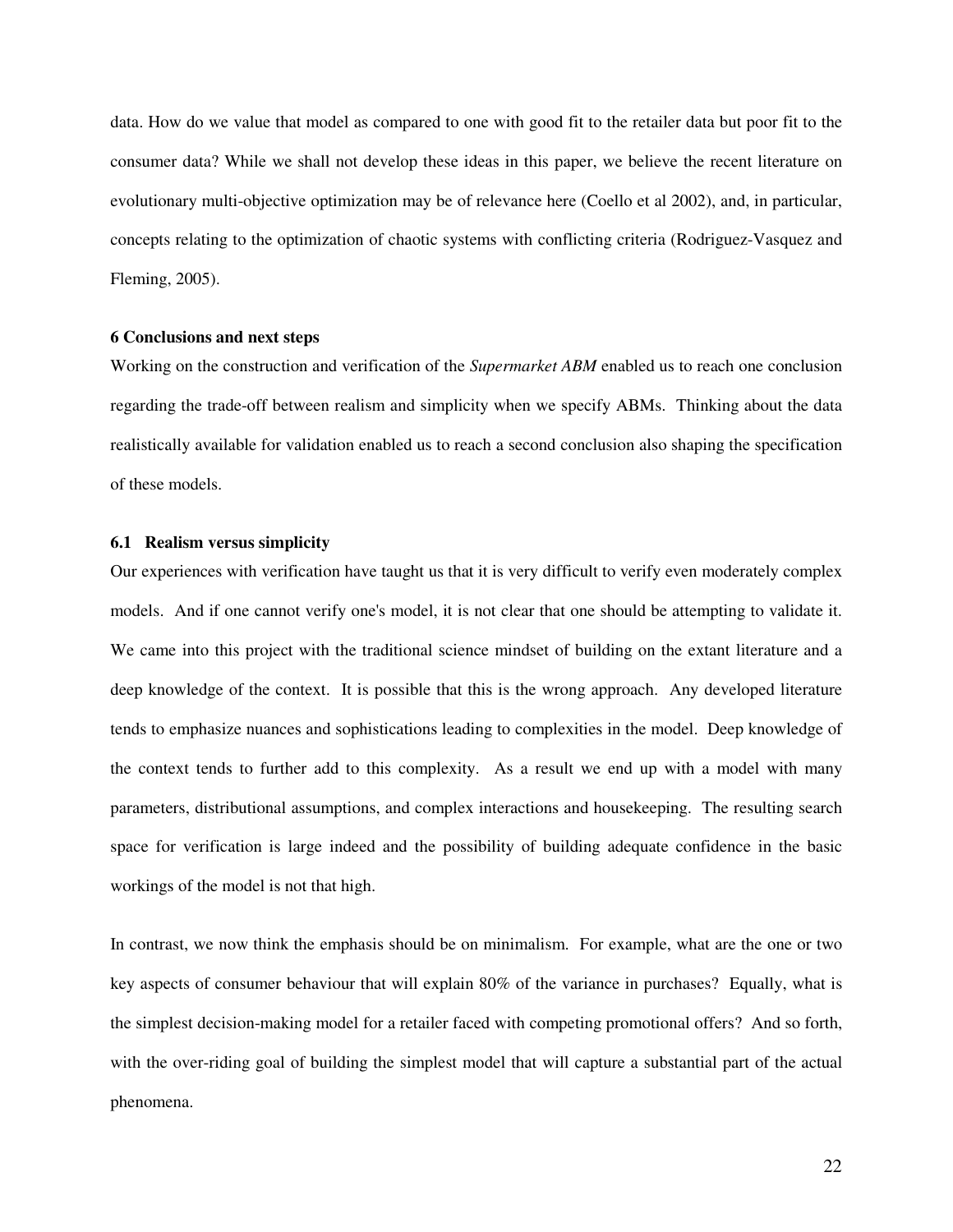This might be seen as an appeal to Occam's Razor. Parsimony is highly valued in science and most researchers building a model with deep theoretical and unobservable constructs would indeed seek good fit to the data with as few parameters as possible (Simon and Wallach, 1999). However, for AB models we think this goes further than simple parsimony. AB models are inherently complex in and of themselves because of the interactions between the various classes of agents and the emergent behaviour that results. Thus we would argue for *minimalism* rather than parsimony, especially in terms of the number of parameters that need to be verified or calibrated. Too many parameters make it very difficult or almost impossible to assure these models.

Note this is a substantial challenge. It is easy to build minimalist models; it is far less easy to build ones that capture a substantial part of the actual phenomena. Here we might echo Einstein, 'make everything as simple as possible, but not simpler.' And as a field we need to develop norms as to what is 'as simple as possible.'

#### **6.2 Models should be built with validation data in mind**

In our particular example it has become clear that the most reliable data will relate to individual consumer purchasing behaviour. This is simply because more commercial investment goes into collecting those data. Therefore in this area lies the best opportunity for micro-validation. In contrast, the retailer and manufacturer models will always be harder to micro-validate. This suggests to us a changed modeling approach, whereby the consumer agent is built essentially bottom-up from the data. The more assumption- and parameter-based modeling might then refer to the other types of agents, who could be calibrated by the fitting exercise. This would also reduce the number of parameters—and thereby considerably facilitate model assurance.

Although we have not yet fully articulated this idea, we do think that the nature of available data should play a greater role in the formulation of AB models than it does in the current literature. This is not to say it should be the only determinant: theory needs also to be evident and indeed may suggest the need for new measures. We believe, however, that all models should be built with validation more clearly in mind.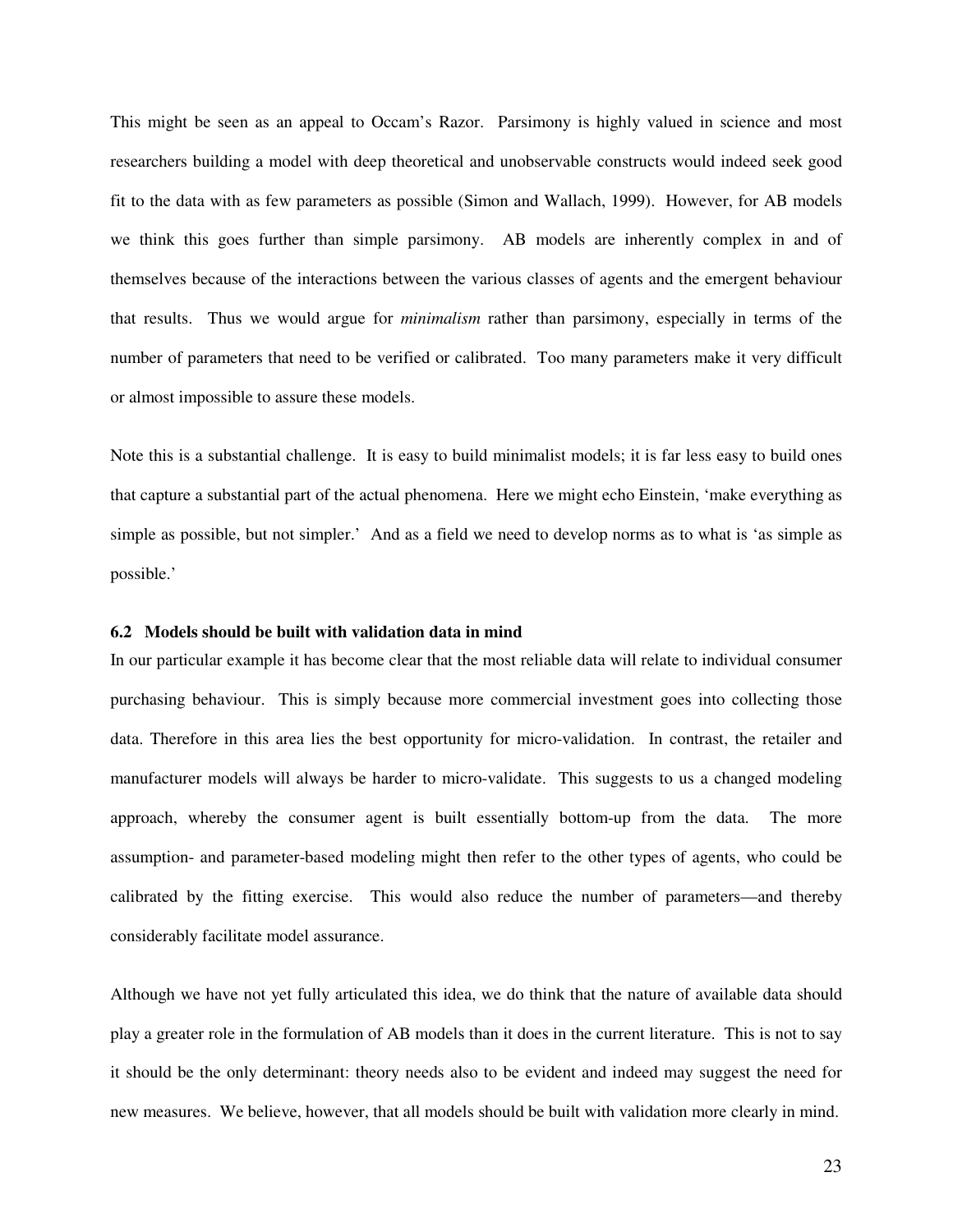## **6.3 Next steps**

The next steps for us in building our *Supermarket ABM* are clear. We have already specified a second version with simpler agent decision-making and interactions and half the number of parameters. Consumer researchers or behavioral decision theorists may well be uncomfortable with these simplifications. But we believe they will allow us to assure this model. Once that step has been achieved we can move forward to address sophistications that advanced theory or the validation itself suggests are worthwhile. But we will do this with a minimalist approach, only adding complexity where the payoff in improved validation is compelling. And we have thought more about the sorts of data that will be available for this validation, thinking that has influenced the redesign of the model from the bottom-up. We are currently working on obtaining these data and once they are to hand we will complete the final specifications of the model. From that time we want to follow a 5-step process that we would also recommend to the AB models field as a whole, namely:

- 1. Publish the detailed specifications of the model on the web;
- 2. Enlist the help of a small number of programming experts to inspect and correct the code implementation of this specification;
- 3. Subject the code to destructive testing using the GA with the aim of establishing parameter sensitivity and identifying pathologies arriving from agent interaction;
- 4. Empirically validate the model against real data, using the GA to;
	- a. Calibrate the model parameters on half the data;
	- b. Validate by testing the fit of the calibrated model on the remainder; and
- 5. Compare this model with other models in the nested manner recommended by methodologists (do even simpler models explain the phenomena as well, if theory suggests any sophistications do these explain the phenomena substantially better, etc.)

We recognize this is a broad and ambitious agenda, but it is an agenda we believe must be addressed if AB models are to achieve their evident potential.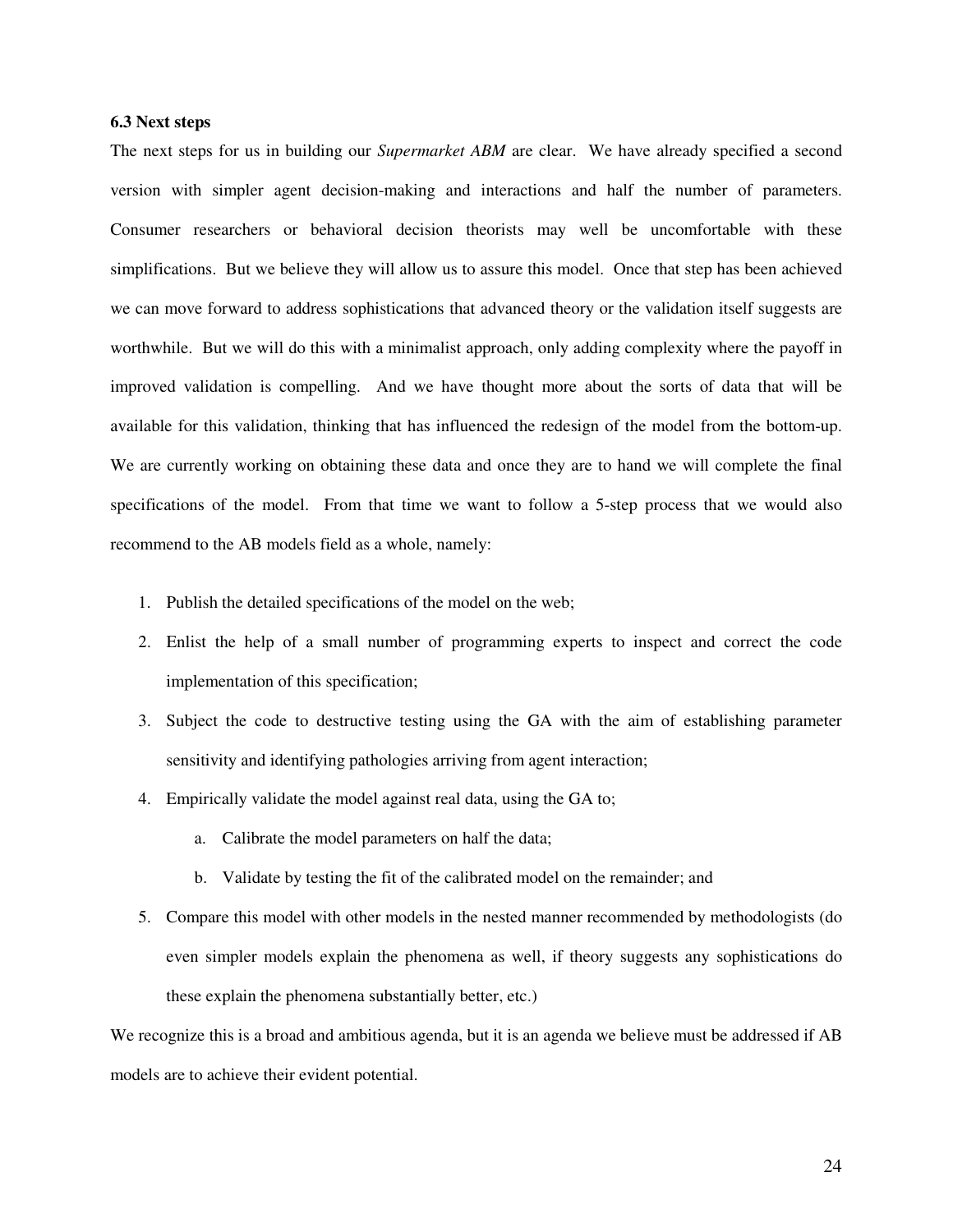## **References**

- AIAA Guide for the verification and validation of computational fluid dynamics simulations. AIAA Standards Series. Reston, VA: AIAA 1998.
- Axelrod Robert. Advancing the art of simulation in the social sciences. Japanese Journal for Management Information Systems 2003, 12(3).
- Bar-Yam Y. Unifying principles in complex systems, in Converging Technologies for Improving Human Performance: Nanotechnology, Biotechnology, Information Technology and Cognitive Science, M.C. Roco and W.S. Bainbridge, editors, New York, NY: Springer, 2003: pp. 380-409.
- Bleuler Stefan. Laumanns Marco. Thiele Lothar. Zitzler Eckart. PISA a platform and programming language independent interface for search algorithms. Mimeo. http://www.tik.ee.ethz.ch/pisa/
- Bloomquist Kim M. Multi-agent based simulation of the deterrent effects of taxpayer audits. 97th Annual Conference of the National Tax Association, Minneapolis, MN, November 2004.

Boehm Barry. Software Engineering Economics. New York, NY: Prentice-Hall, 1981.

- Carpenter Greg. Cooper Lee. Hassens Dominique. Midgley David. Modeling asymmetric competition. Marketing Science 1988, 7(4): pp. 393-412.
- Cobleigh J.M. Clarke L.A. and Osterweil L.J. FLAVERS: a finite state verification technique for software systems. IBM Systems Journal 2002, 41(1): pp. 140-165.
- Coello C.A.C. VanVeldhuizen D.A. Lamont G. Evolutionary Algorithms for Solving Multi-Objective Problems. Boston, MA: Kluwer 2002.

Cooper, Lee and Masao Nakanishi. Market share analysis. Boston, MA: Kluwer, 1993.

- Dijkum Cor van. Kuijk Etzel van. Validation of simulation models in the social sciences. In: Dijkum Cor van. DeTombe Dorien. Kuijk Etzel van, editors. Validation of simulation models Amsterdam: SISWO 1999: pp. 7-29.
- Fagan Michael. Design and code inspections to reduce errors in program development. IBM Systems Journal 1976, 15(3): pp. 182-211.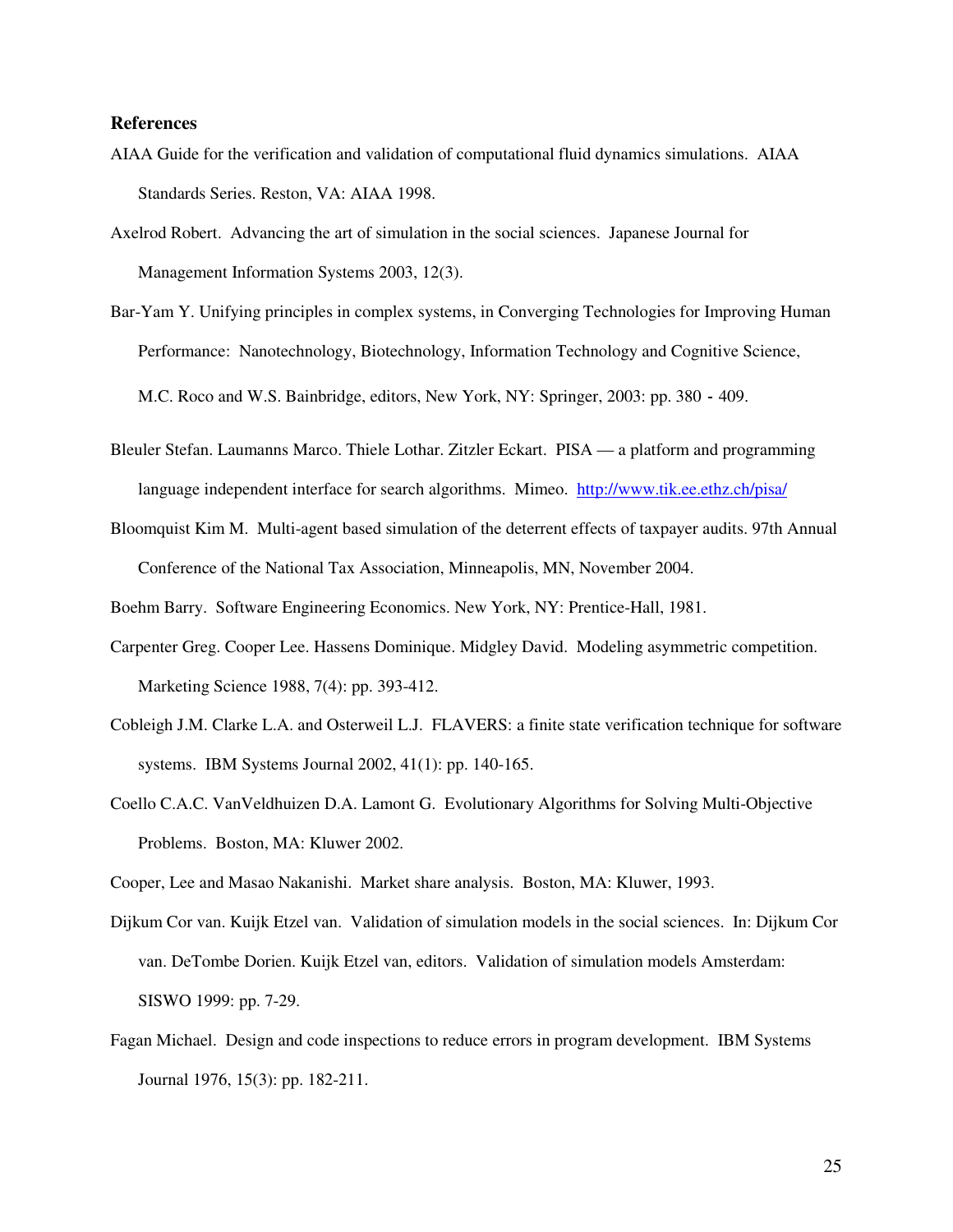- Garcia Rosanna. Rummel Paul W. Hauser John. Co-opetition for the diffusion of resistant innovations: a case study in the global wine industry using and agent-based model. Agent-based models of market dynamics and consumer behavior. Institute of Advanced Studies, University of Surrey, Guildford January 2006.
- Glass Robert L. Inspections some surprising findings. Communications of the ACM 1999, 42(4): pp. 17-19.
- Glass Robert L. The proof of correctness wars. Communications of the ACM 2002, 45(8): pp. 19-21.
- Goldberg R. Turning points in software development. IBM Systems Journal1999, 38(2&3): pp. 25-229.
- Gonzalez Avelino J. Barr Valerie. Validation and verification of intelligent systems—what are they and how are they different? Journal of Experimental & Theoretical Artificial Intelligence 2000, 12: pp. 407-420.
- Hailpern B. Santhanam P. Software debugging, testing and verification. IBM Systems Journal 2002, 41(1): pp. 4-12.
- Hanssens Dominique. Parsons Leonard. Schultz Randall. Market response models: econometric and time series analysis. Boston, MA: Kluwer, 2003. Second Edition.
- Holland, John H. Escaping brittleness. In Proceedings Second International Workshop on Machine Learning, pp. 92-95, 1983.
- Holzmann Gerard J. Software verification at Bell Labs: one line of development. Bell Labs Technical Journal 2000, January-March. pp. 35-45.
- Iyer, Ganesh. Coordinating channels under price and non-price competition. Marketing Science 1998, 17(4): pp. 338-355.
- JGAP. http://jgap.sourceforge.net
- Kelton David. Sadowski Randall. Sadowski Deborah. Simulation with Arena, New York, NY: McGraw-Hill, 2001. Second edition.
- LeBaron Blake. Agent-based computational finance in Handbook of Computational Economics, Volume 2, edited by Leigh Tesfatsion and Kenneth L. Judd, Amsterdam: Elsevier Science, forthcoming 2006.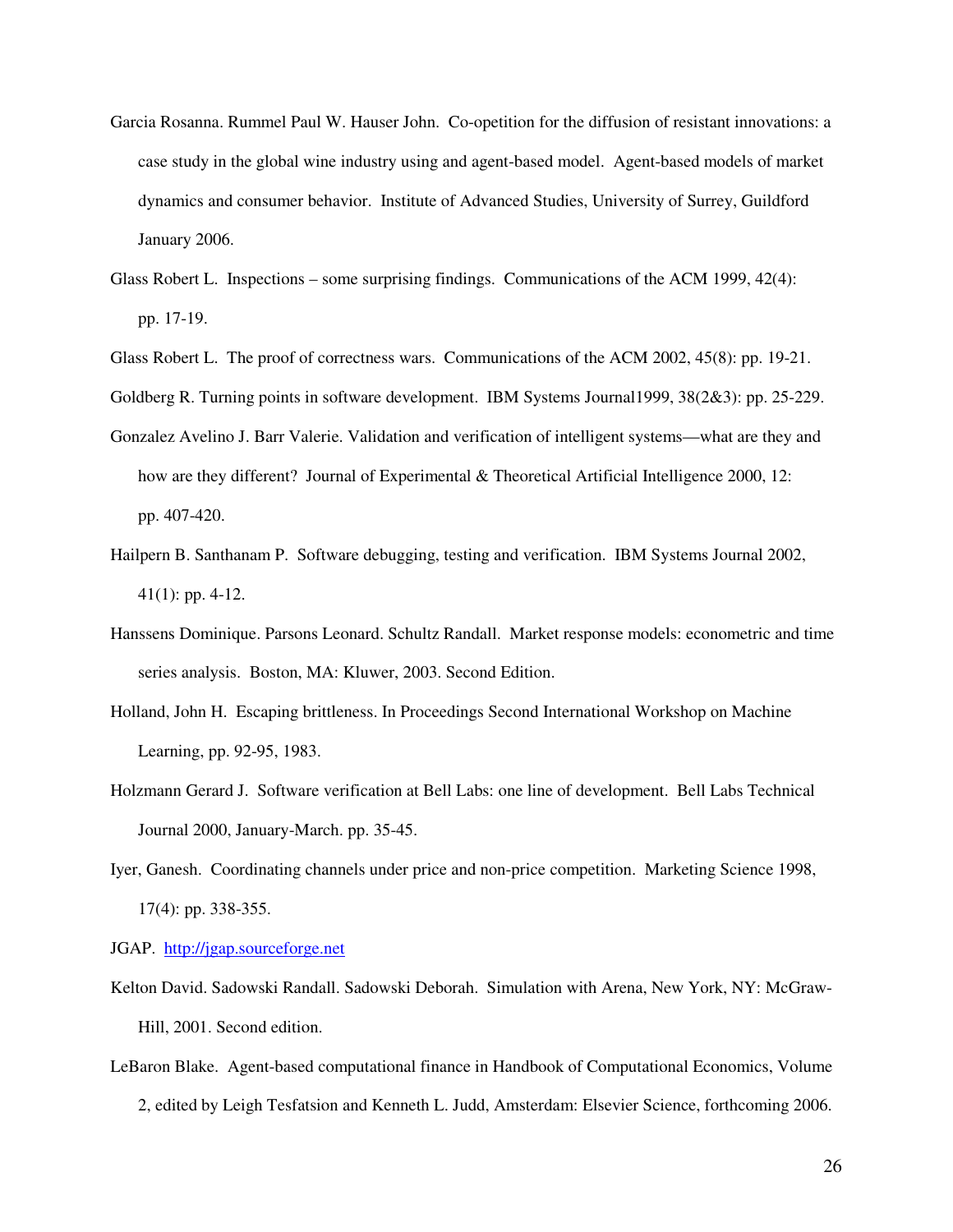- Leombruni Roberto. Richiardi Matteo. Why are economists skeptical about agent-based simulations? Physica A, 2005 (355): pp. 103-109.
- McKelvey Bill. Andriani P. Why Gaussian statistics are mostly wrong for strategic organization? Strategic Organization 2005, 31(2): pp. 219-228.
- Meadows D.L. Behrens W. W. Meadows D.H. Naill R.F. Randers J. and Zahn E.K.O. Dynamics of Growth in a Finite World. Cambridge, MA: Wright-Allen 1974.
- Midgley David F. Marks Robert. The interaction among consumers, retailers and manufacturers: an agent-based model. Marketing Science Conference, Eramus University, Rotterdam, June 2004.
- Miller John. Active nonlinear tests (ANTs) of complex simulations models. Management Science 1998, 44(6):820-830.
- Moss Scott. Edmonds Bruce. Sociology and simulation: statistical and qualitative cross-validation. American Journal of Sociology 2005, 110(4): pp. 1095-1131.
- O'Keefe R.M. Balci O. Smith E.P. Validating expert system performance. IEEE Expert Systems 1987(Winter): 81-86.
- Rodríguez-Vázquez, K. Fleming P.J. Evolution of mathematical models of chaotic systems based on multi-objective genetic programming. Knowledge and Information Systems 2005, (8): pp. 235-256.
- Schreiber Darren. Validating agent-based models: from metaphysics to applications. Annual conference of the Midwestern Political Science Association, Chicago, IL: April 2002.
- Shervais Stephen. Wakeland Wayne. Raffo David. Evolutionary verification and validation of software process simulation models. Mimeo. http://prosim.pdx.edu/prosim2004/abstract/wakeland\_ext\_abs.pdf
- Simon Herbet A. Wallach Dieter. Cognitive modeling in perspective. Kognitionswissenschaft 1999, 8(1): pp. 1-4.
- Tay Nicholas S.P. Lusch Robert F. A preliminary test of Hunt's General Theory of Competition: using artificial adaptive agents to study complex and ill-defined environments. Journal of Business Research 2005, 58: pp. 1155-1168.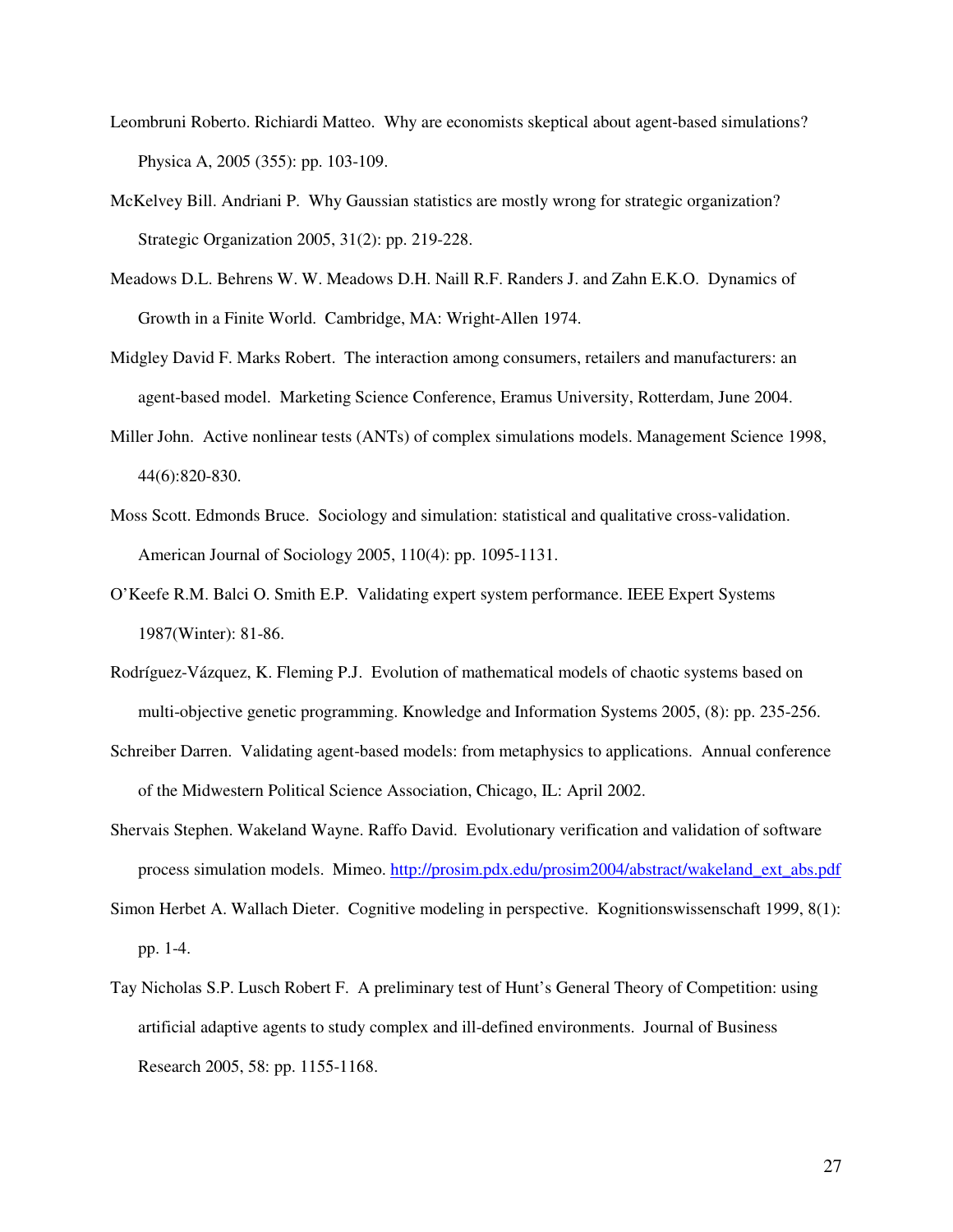|                                    | Number of      |
|------------------------------------|----------------|
|                                    | parameters     |
| <b>Consumer agent</b>              |                |
| Global constants                   |                |
| Number of weeks for                | 1              |
| advertising awareness              |                |
| calculations                       |                |
| Size of consideration set          | 1              |
| Mean and variance of distributions |                |
| Attribute importance               | 6              |
| Cognitive costs                    | $\overline{c}$ |
| Risk adjustment                    | $\overline{2}$ |
| Satisfaction threshold             | $\overline{2}$ |
| Inter-purchase time Poisson        | $\overline{2}$ |
| lambda                             |                |
| Chance of observing a store        | 2              |
| promotion                          |                |
| <b>Retailer agent</b>              |                |
| Global constants                   |                |
| Number of best promotions          | 1              |
| remembered                         |                |
| Slotting fee                       | $\mathbf{1}$   |
| Quarterly increment/decrement      | 1              |
| to mark-up                         |                |
| Range of mark-ups allowed          | 2              |
| <b>Manufacturer</b> agent          |                |
| Global constants                   |                |
| Quarterly increment/decrement      | 1              |
| to wholesale price                 |                |
| Range of advertising levels        | $\overline{2}$ |
| allowed                            |                |
| Quarterly increment/decrement      | $\mathbf{1}$   |
| to advertising level               |                |
| Size of normal memory              | 1              |
| Size of promotional memory         | $\mathbf{1}$   |
| Fixed and variable costs           | 2              |
| Mean and variance of distributions |                |
| Product attributes                 | 6              |

## **Table 1**  *Parameters of the model*